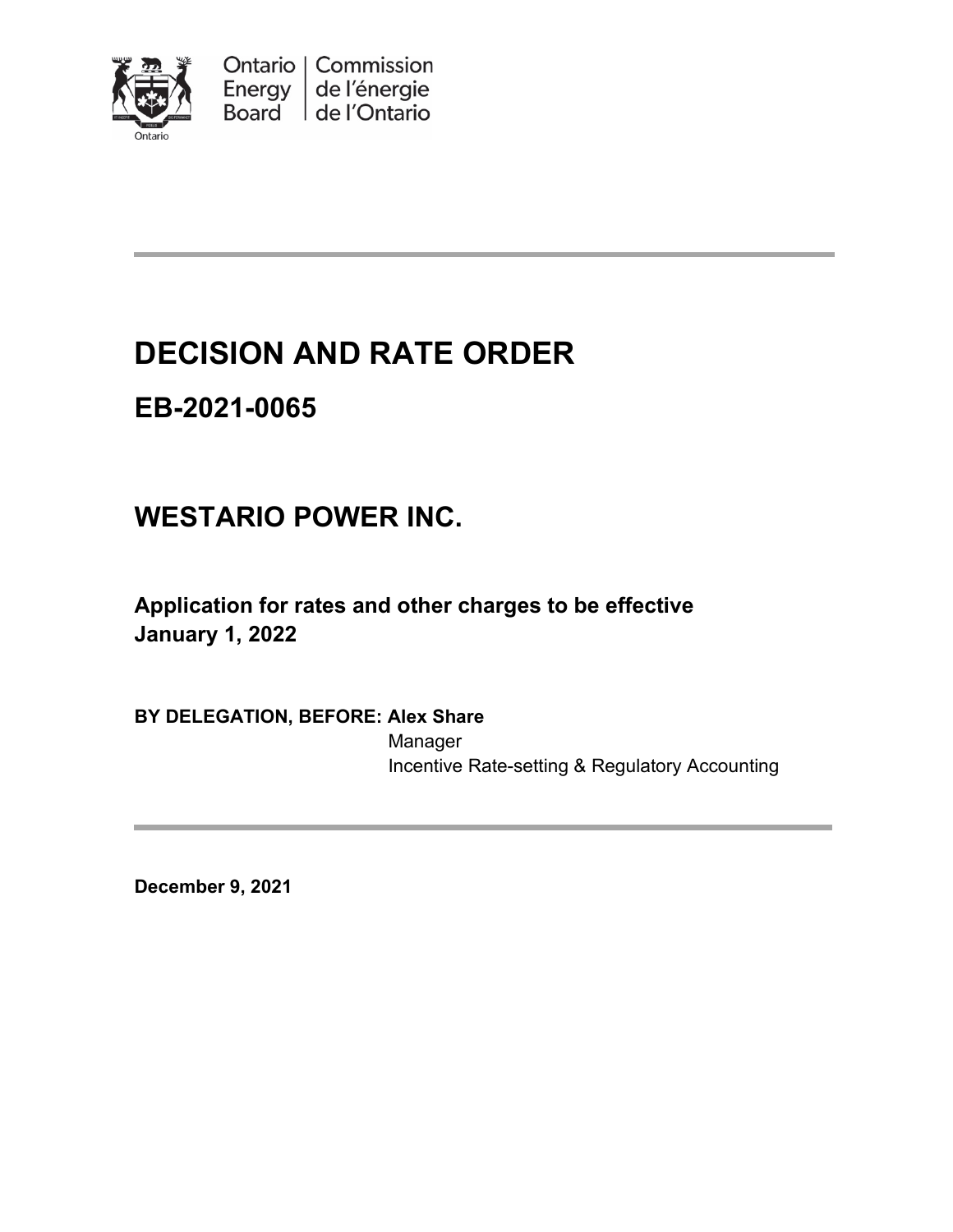## **1 OVERVIEW**

The Ontario Energy Board is approving changes to the rates that Westario Power Inc. (Westario Power) charges to distribute electricity to its customers, effective January 1, 2022.

As a result of this Decision, there will be a monthly total bill increase of \$1.96 for a residential customer consuming 750 kWh, effective January 1, 2022. This change does not factor in applicable taxes or the Ontario Electricity Rebate.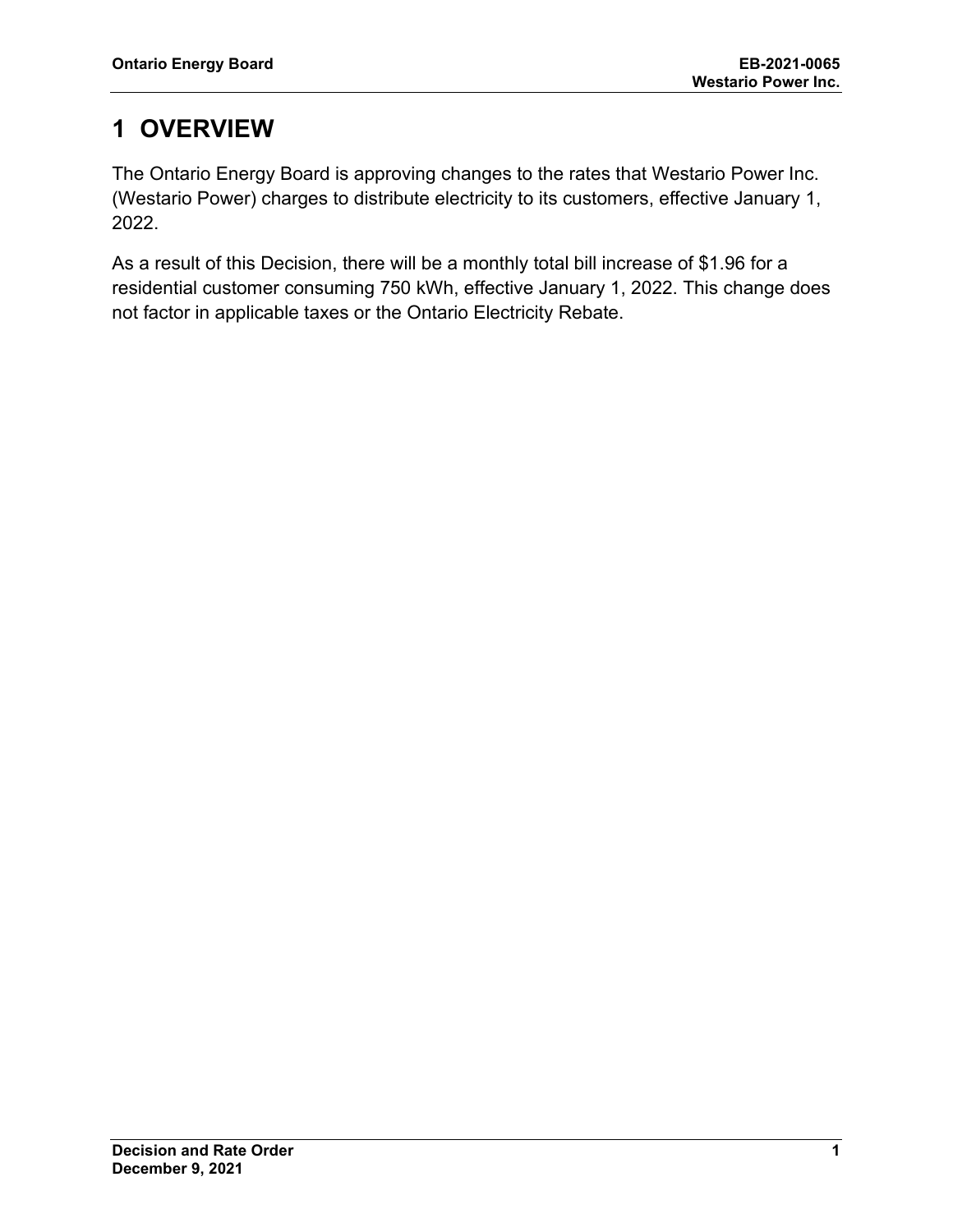## **2 CONTEXT AND PROCESS**

Westario Power filed its application on August 18, 2021 under section 78 of the *Ontario Energy Board Act, 1998* and in accordance with Chapter 3 of the OEB's *[Filing](https://www.oeb.ca/sites/default/files/Chapter-3-Filing-Requirements-20200514.pdf)  [Requirements for Incentive Rate-Setting Applications](https://www.oeb.ca/sites/default/files/Chapter-3-Filing-Requirements-20200514.pdf)* (Filing Requirements). The application was based on the Price Cap Incentive Rate-setting (Price Cap IR) option, with a five-year term.

The Price Cap IR option is one of three incentive rate-setting mechanisms (IRM) approved by the OEB.<sup>[1](#page-2-0)</sup> It involves the setting of rates through a cost of service application in the first year and mechanistic price cap adjustments which may be approved through IRM applications in each of the ensuing four adjustment years.

The OEB follows a standardized and streamlined process for hearing IRM applications filed under Price Cap IR. In each adjustment year of a Price Cap IR term, the OEB prepares a Rate Generator Model that includes, as a placeholder, information from the distributor's past proceedings and annual reporting requirements. A distributor will then review, complete, and include the model with its application, and may update the model during the proceeding to make any necessary corrections or to incorporate new ratesetting parameters as they become available.

Westario Power serves approximately 24,000 mostly residential and commercial electricity customers in Township of Huron-Kinloss (Villages of Ripley and Lucknow), the Municipality of Kincardine (Kincardine Ward 1), the Municipality of South Bruce (Villages of Mildmay and Teeswater), the Town of Saugeen Shores (Towns of Port Elgin and Southampton), the Township of North Huron (Town of Wingham), the Municipality of Brockton (Town of Walkerton and Village of Elmwood), the Township of Hanover (Town of Hanover), the Town of Minto (Towns of Harriston and Palmerston, Village of Clifford) and the Township of West Grey (Village of Neustadt).

The application was supported by pre-filed written evidence and a completed Rate Generator Model and as required during the proceeding, Westario Power updated and clarified the evidence.

<span id="page-2-0"></span><sup>1</sup> Each of these options is explained in the OEB's *[Handbook for Utility Rate Applications](https://www.oeb.ca/industry/rules-codes-and-requirements/handbook-utility-rate-applications)*.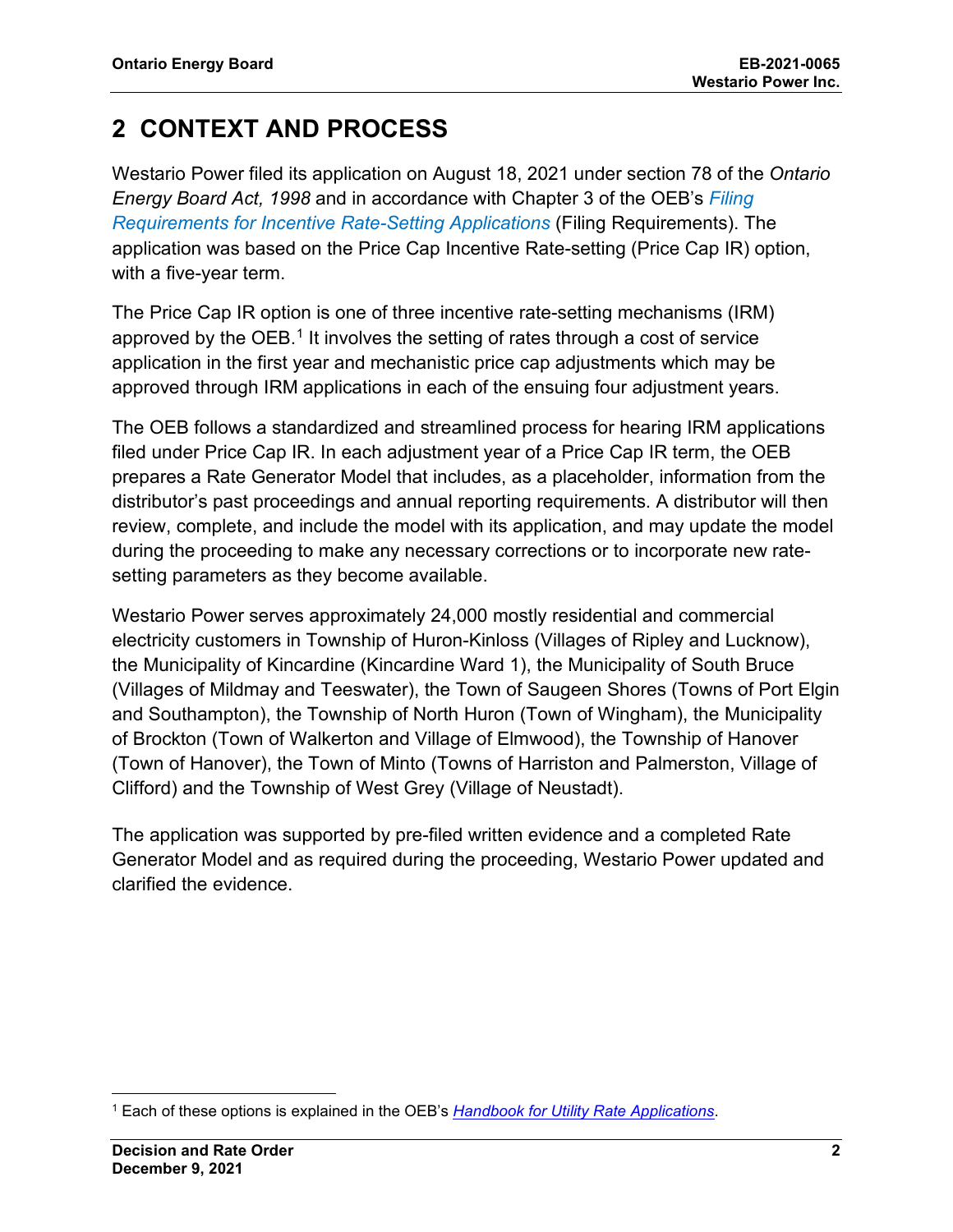## **3 DECISION OUTLINE**

Each of the following issues is addressed in this Decision, together with the OEB's findings.

- Annual Adjustment Mechanism
- Retail Transmission Service Rates
- Group 1 Deferral and Variance Accounts
- Lost Revenue Adjustment Mechanism Variance Account Balance

Instructions for implementing Westario Power's new rates and charges are set out in the final section of this Decision.

This Decision does not address rates and charges approved by the OEB in prior proceedings, such as specific service charges<sup>[2](#page-3-0)</sup> and loss factors, which are out of scope of an IRM proceeding and for which no further approvals are required to continue to include them on the distributor's Tariff of Rates and Charges.

<span id="page-3-0"></span> $2$  Certain service charges are subject to annual inflationary adjustments to be determined by the OEB through a generic order. For example, the Decision and Order EB-2021-0301, issued November 25, 2021 established the adjustment for energy retailer service charges, effective January 1, 2022; and the Order EB-2020-0288, issued December 10, 2020, set the Wireline Pole Attachment Charge for January 1, 2021 on an interim basis.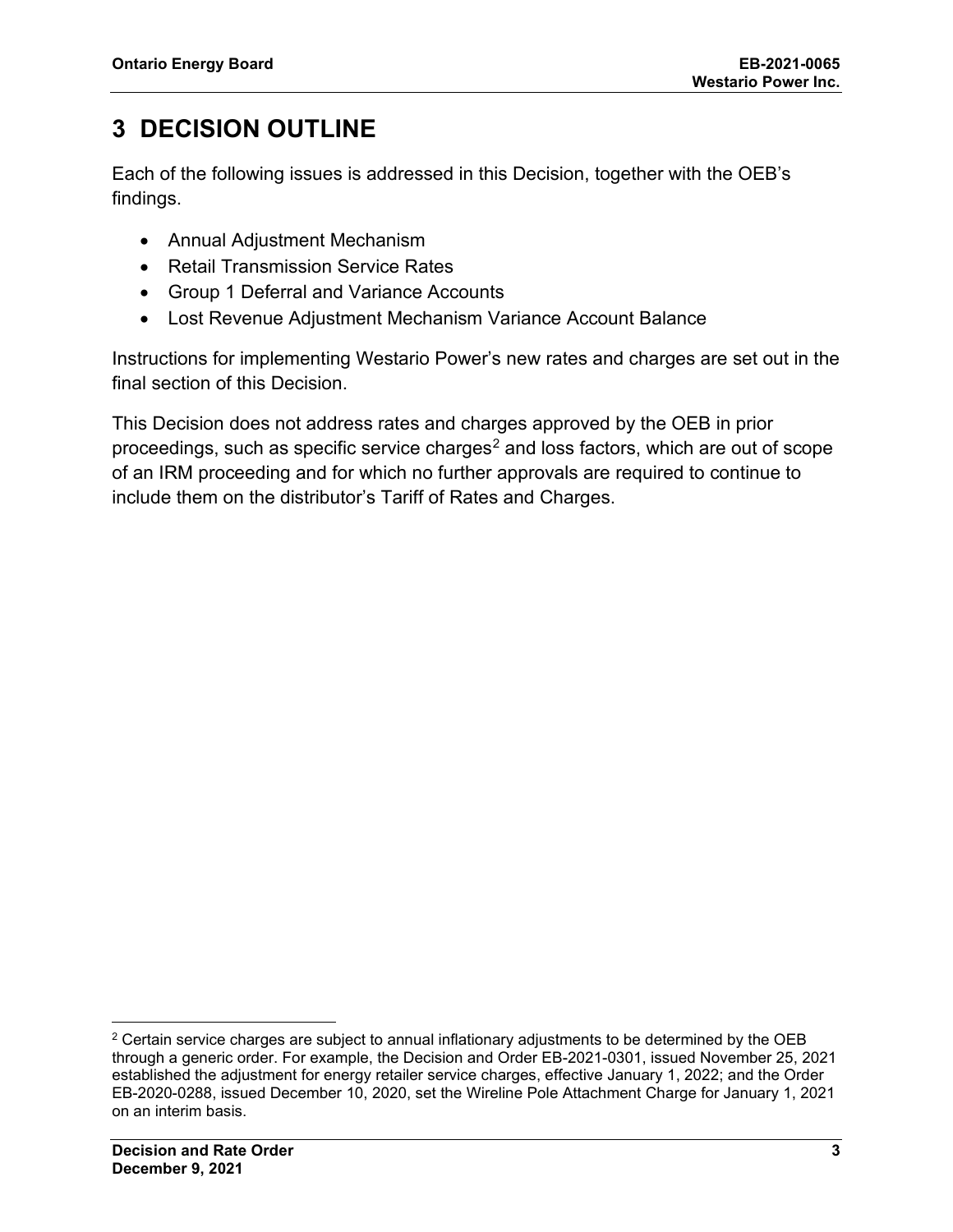## **4 ANNUAL ADJUSTMENT MECHANISM**

Westario Power has applied to change its rates, effective January 1, 2022, based on a mechanistic rate adjustment using the OEB-approved **inflation minus X-factor** formula applicable to IRM applications. The adjustment applies to distribution rates (fixed and variable) uniformly across all customer classes.<sup>[3](#page-4-0)</sup>

The components of the Price Cap IR adjustment formula applicable to Westario Power are set out in the table below. Inserting these components into the formula results in a 3.00% increase to Westario Power's rates: **3.00%** *=* **3.30% - (0.00% + 0.30%)**.

|                               | <b>Components</b>                     | <b>Amount</b> |
|-------------------------------|---------------------------------------|---------------|
| Inflation Factor <sup>4</sup> |                                       | 3.30%         |
| X-Factor                      | Productivity <sup>5</sup>             | 0.00%         |
|                               | Stretch (0.00% to 0.60%) <sup>6</sup> | 0.30%         |

### **Table 4.1: Price Cap IR Adjustment Formula**

An inflation factor of 3.30% applies to all IRM applications for the 2022 rate year.

On August 6, 2021, the OEB issued a Notice on its own motion to initiate a proceeding to consider the inflation factor to be used to set rates for electricity transmitters and electricity and natural gas distributors for the year 2022. The OEB issued its Decision and Order on November 18, 2021, establishing the 2022 inflation factor.

The X-factor is the sum of the productivity factor and the stretch factor. It is a productivity offset that varies among different groupings of distributors. Subtracting the X-factor from inflation ensures that rates decline in real, constant-dollar terms, providing distributors with a tangible incentive to improve efficiency or else experience declining net income. The productivity component of the X-factor is based on industry conditions over a historical study period and applies to all IRM applications for the 2022 rate year.

<span id="page-4-0"></span><sup>&</sup>lt;sup>3</sup> The adjustment does not apply to the following components of delivery rates: rate riders, rate adders, low voltage service charges, retail transmission service rates, wholesale market service rate, smart metering entity charge, rural or remote electricity rate protection charge, standard supply service – administrative charge, transformation and primary metering allowances, loss factors, specific service charges, microFIT charge, and retail service charges.

<span id="page-4-1"></span><sup>4</sup> EB-2021-0212, Decision and Order, November 18, 2021

<span id="page-4-2"></span><sup>5</sup> Report of the Ontario Energy Board – "Rate Setting Parameters and Benchmarking under the Renewed Regulatory Framework for Ontario's Electricity Distributors", EB-2010-0379, December 4, 2013

<span id="page-4-3"></span><sup>6</sup> Report to the Ontario Energy Board – "Empirical Research in Support of Incentive Rate-Setting: 2020 Benchmarking Update", prepared by Pacific Economics Group LLC., August 2021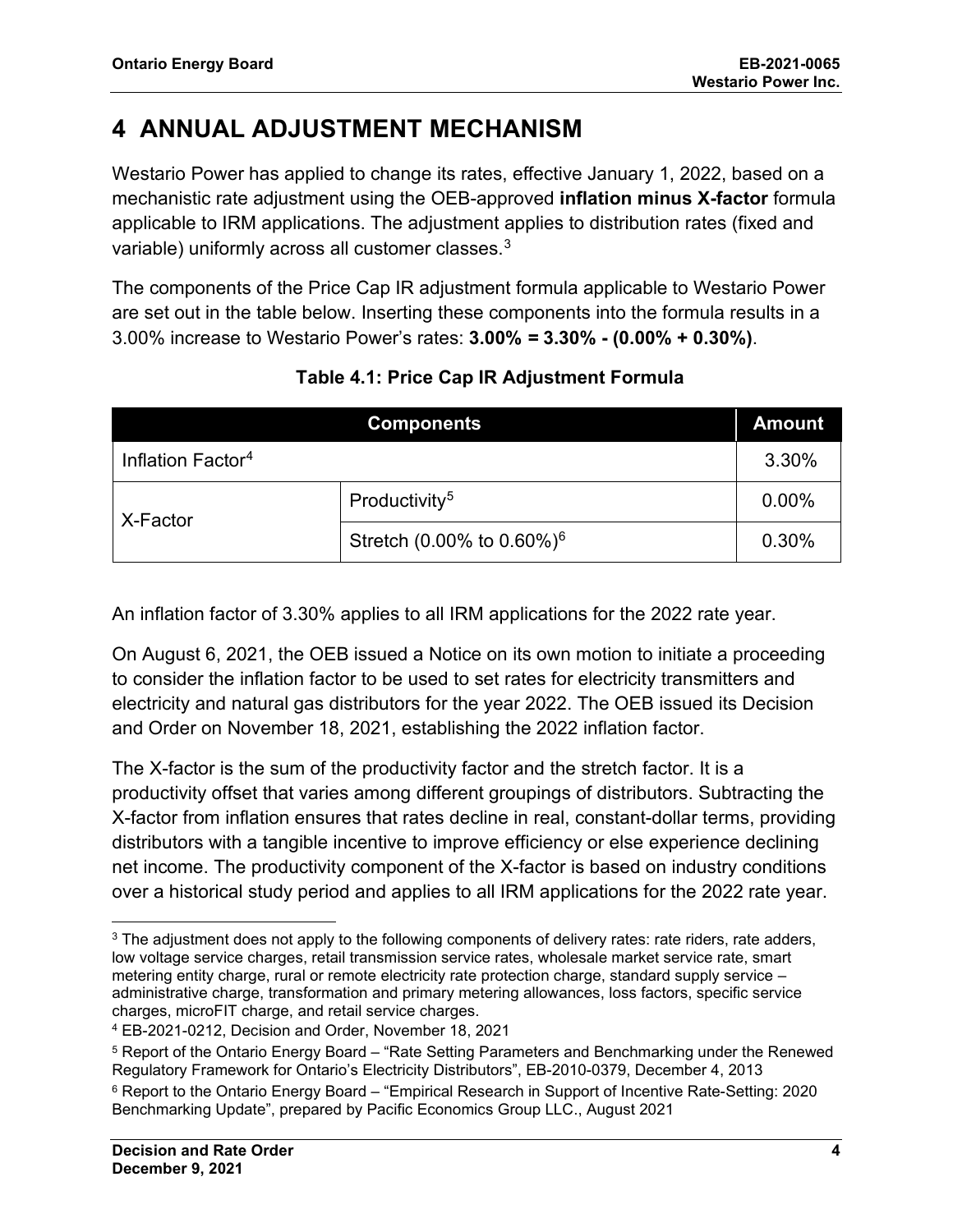The stretch factor component of the X-factor is distributor specific. The OEB has established five stretch factor groupings, each within a range from 0.00% to 0.60%. The stretch factor assigned to any particular distributor is based on the distributor's total cost performance as benchmarked against other distributors in Ontario. The stretch factor assigned to Westario Power is 0.30%, resulting in a rate adjustment of 3.00%.

### **Findings**

Westario Power's request for a 3.00% rate adjustment is in accordance with the annually updated parameters set by the OEB. The adjustment is approved, and Westario Power's new rates shall be effective January 1, 2022.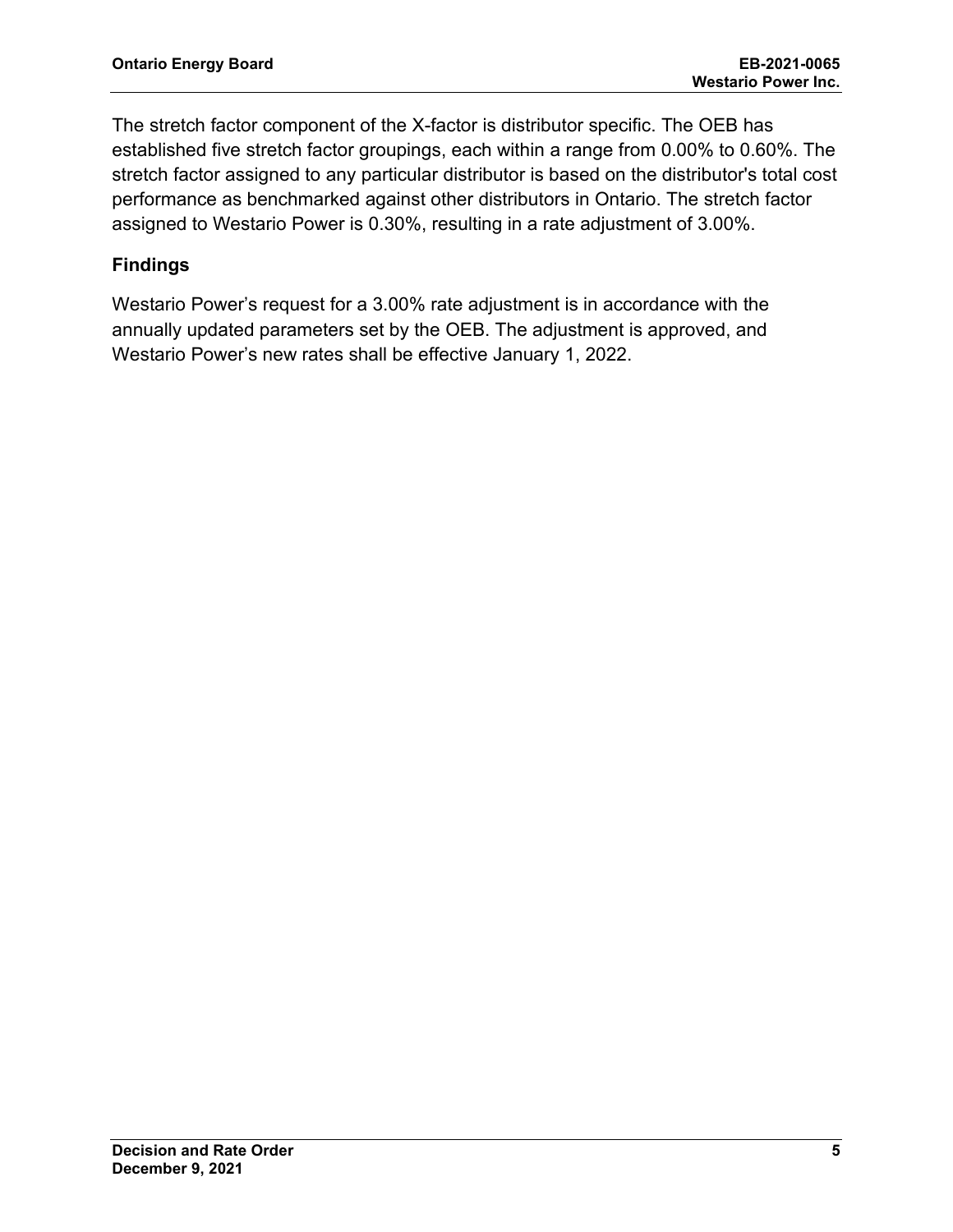## **5 RETAIL TRANSMISSION SERVICE RATES**

Westario Power is fully embedded within Hydro One Network Inc.'s distribution system.

To recover its cost of transmission services, Westario Power requests approval to adjust the retail transmission service rates (RTSRs) that it charges its customers in accordance with the host distributor RTSRs currently in effect.

### **Findings**

Westario Power's proposed adjustment to its RTSRs is approved. The RTSRs were adjusted based on the current OEB-approved host-RTSRs.<sup>[7](#page-6-0)</sup>

Host-RTSRs are typically approved annually by the OEB. In the event that new host-RTSRs take effect during Westario Power's 2022 rate year, any resulting differences (from the prior-approved host-RTSRs) are to be captured in Retail Settlement Variance Accounts 1584 (Retail Transmission Network Charge) and 1586 (Retail Transmission Connection Charge).

<span id="page-6-0"></span><sup>7</sup> EB-2021-0176, Decision and Rate Order, June 24, 2021; EB-2021-0030, Decision and Rate Order, December 17, 2020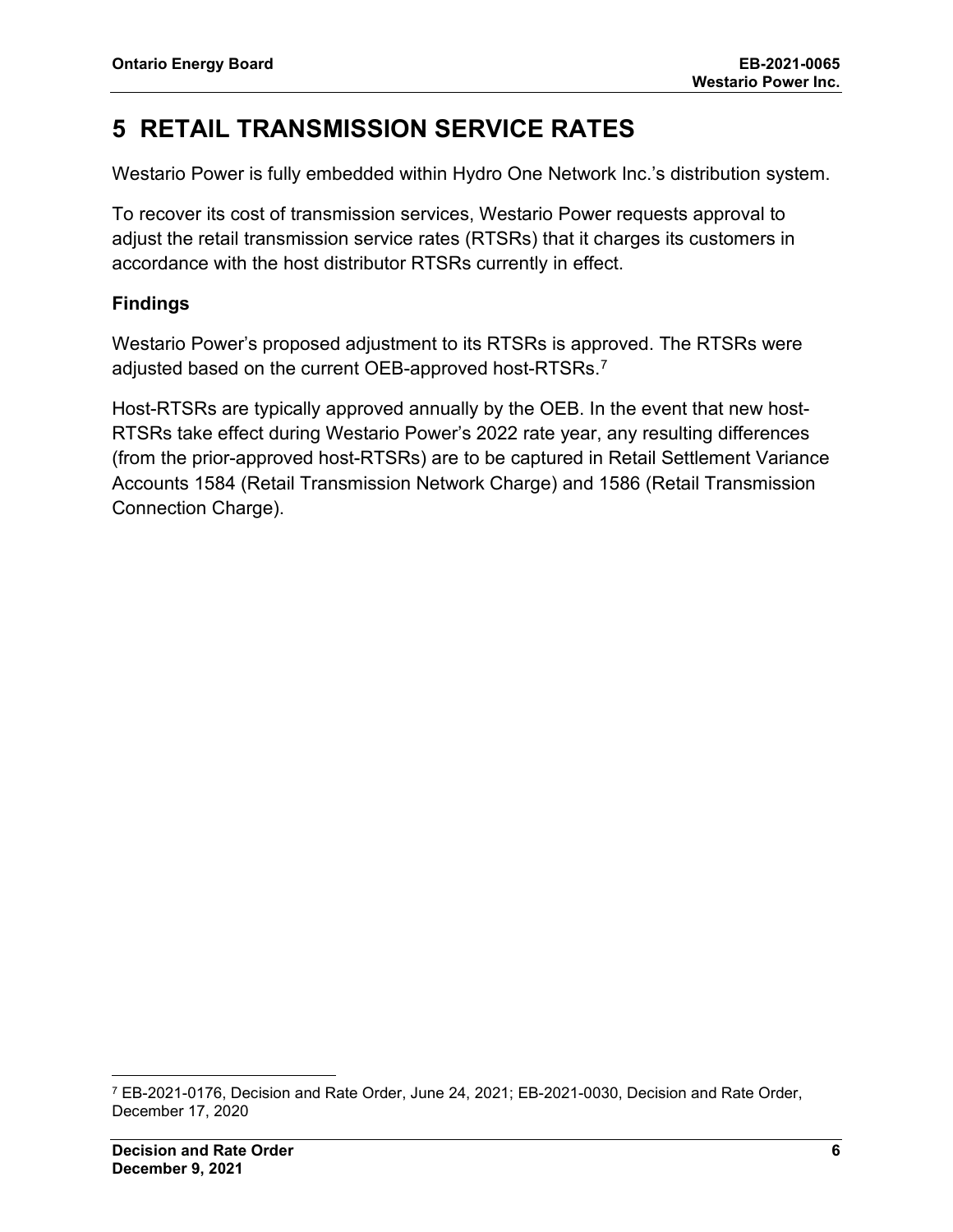## **6 GROUP 1 DEFERRAL AND VARIANCE ACCOUNTS**

In each year of an IRM term, the OEB will review a distributor's Group 1 deferral and variance accounts in order to determine whether those balances should be disposed. OEB policy states that Group 1 account balances should be disposed if they exceed, on a net basis (as a debit or credit), a pre-set disposition threshold of \$0.001 per kWh, unless a distributor justifies why balances should not be disposed.<sup>[8](#page-7-0)</sup> If the net balance does not exceed the threshold, a distributor may still request disposition.

The 2020 year-end net balance for Westario Power's Group 1 accounts eligible for disposition, including interest projected to December 31, 2021, is a debit of \$1,509,499, and pertains to variances accumulated during the 2020 calendar year. This amount represents a total debit claim of \$0.0035 per kWh, which exceeds the disposition threshold. Westario Power has requested disposition of this amount over a one-year period.

Included in the Group 1 accounts are certain variances related to costs that are paid for by a distributor's customers on different bases, depending on their classification. Namely, "Class A" customers, who participate in the Industrial Conservation Initiative, pay for Global Adjustment (GA) charges based on their contribution to the five highest Ontario demand peaks over a 12-month period. "Class B" customers pay for GA charges based on their monthly consumption totals, either as a standalone charge or embedded in the Regulated Price Plan (RPP).<sup>[9](#page-7-1)</sup> A similar mechanism applies to Class A and Class B customers for Capacity Based Recovery (CBR) charges.[10](#page-7-2) The balance in the GA variance account is attributable to non-RPP Class B customers and is disposed through a separate rate rider. The balance in the CBR Class B variance account is attributable to all Class B customers.

Westario Power had Class A customers during the period in which variances accumulated so it has applied to have the balance in the CBR Class B variance account disposed through a separate rate rider for Class B customers to ensure proper allocation between Class A and Class B customers.

<span id="page-7-0"></span><sup>&</sup>lt;sup>8</sup> Report of the OEB – "Electricity Distributors' Deferral and Variance Account Review Initiative (EDDVAR)", EB-2008-0046, July 31, 2009

<span id="page-7-1"></span> $9$  For additional details on the Global Adjustment charge, refer to the Independent Electricity System Operator (IESO)'s [website.](https://www.ieso.ca/en/Power-Data/Price-Overview/Global-Adjustment)

<span id="page-7-2"></span><sup>&</sup>lt;sup>10</sup> All Class B customers (RPP and non-RPP) pay the CBR as a separate charge based on their monthly consumption. For additional details on the CBR for Class A customers, refer to the IESO's [website.](https://www.ieso.ca/en/Sector-Participants/Settlements/Capacity-Based-Recovery-Amount-for-Class-A)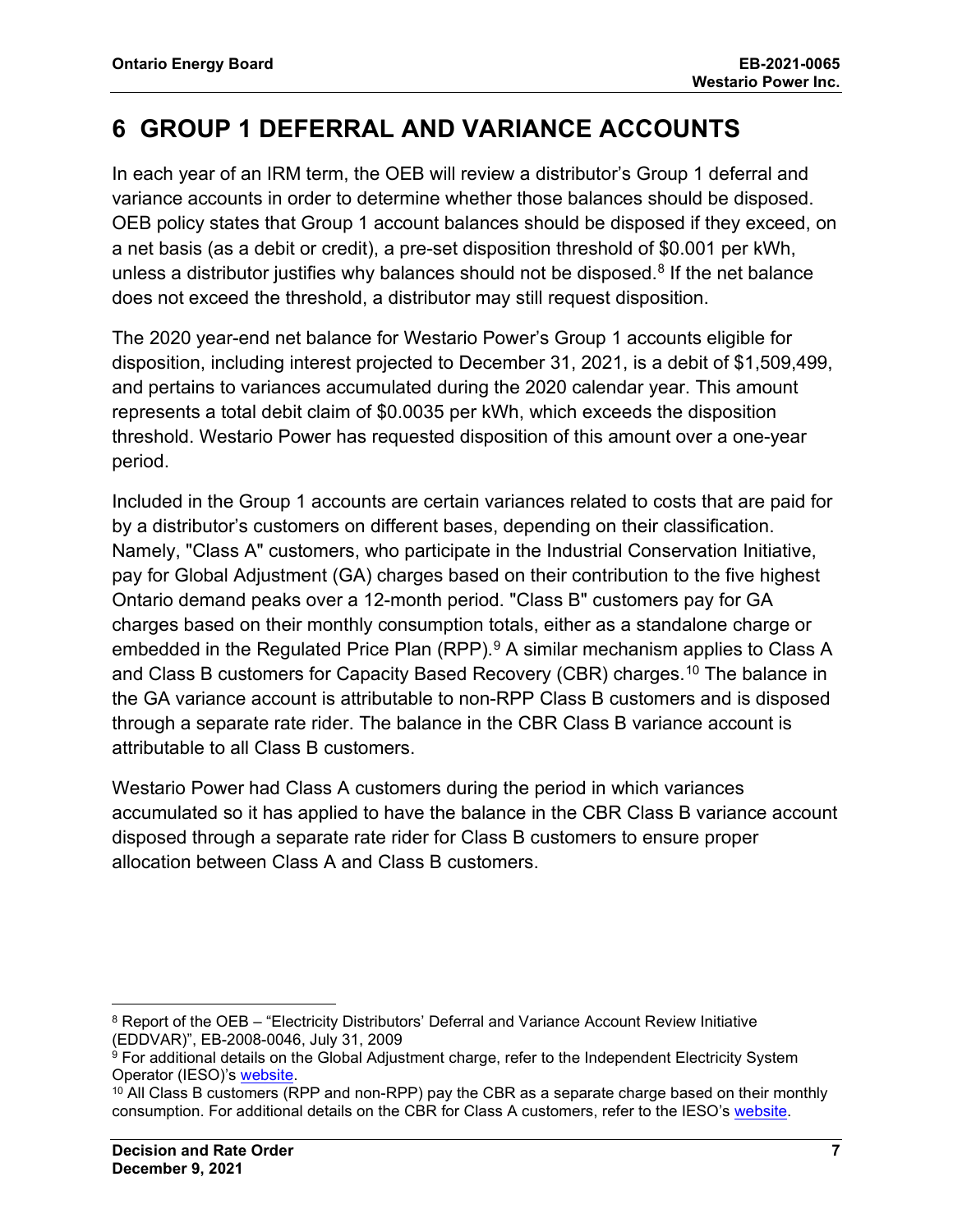### **Findings**

The balances proposed for disposition have been reconciled with the amounts reported as part of the OEB's *Electricity Reporting and Record-Keeping Requirements.*

The OEB approves the disposition of a debit balance of \$1,509,499 as of December 31, 2020, including interest projected to December 31, 2021, for Group 1 accounts on a final basis.

Table 6.1 identifies the principal and interest amounts, which the OEB approves for disposition.

| <b>Account</b><br><b>Name</b>                          | <b>Account</b><br><b>Number</b> | <b>Principal</b><br>Balance (\$)<br>A | <b>Interest</b><br>Balance (\$)<br>В | Total<br>Claim (\$)<br>$C = A + B$ |
|--------------------------------------------------------|---------------------------------|---------------------------------------|--------------------------------------|------------------------------------|
| LV Variance Account                                    | 1550                            | 979,584                               | 3,623                                | 983,207                            |
| <b>Smart Meter Entity Variance</b><br>Charge           | 1551                            | (1,980)                               | (33)                                 | (2,013)                            |
| RSVA - Wholesale Market<br>Service Charge              | 1580                            | (221, 722)                            | (801)                                | (222, 523)                         |
| Variance WMS - Sub-account<br><b>CBR Class B</b>       | 1580                            | 48,847                                | 335                                  | 49,182                             |
| <b>RSVA - Retail Transmission</b><br>Network Charge    | 1584                            | 119,046                               | (566)                                | 118,480                            |
| RSVA - Retail Transmission<br><b>Connection Charge</b> | 1586                            | 37,562                                | (831)                                | 36,731                             |
| <b>RSVA - Power</b>                                    | 1588                            | (69,099)                              | 5,655                                | (63, 444)                          |
| RSVA - Global Adjustment                               | 1589                            | 661,516                               | (51, 638)                            | 609,878                            |
| <b>Totals for Group 1 accounts</b>                     |                                 | 1,553,754                             | (44, 255)                            | 1,509,499                          |

### **Table 6.1: Group 1 Deferral and Variance Account Balances**

The balance of each of the Group 1 accounts approved for disposition shall be transferred to the applicable principal and interest carrying charge sub-accounts of Account 1595. Such transfer shall be pursuant to the requirements specified in the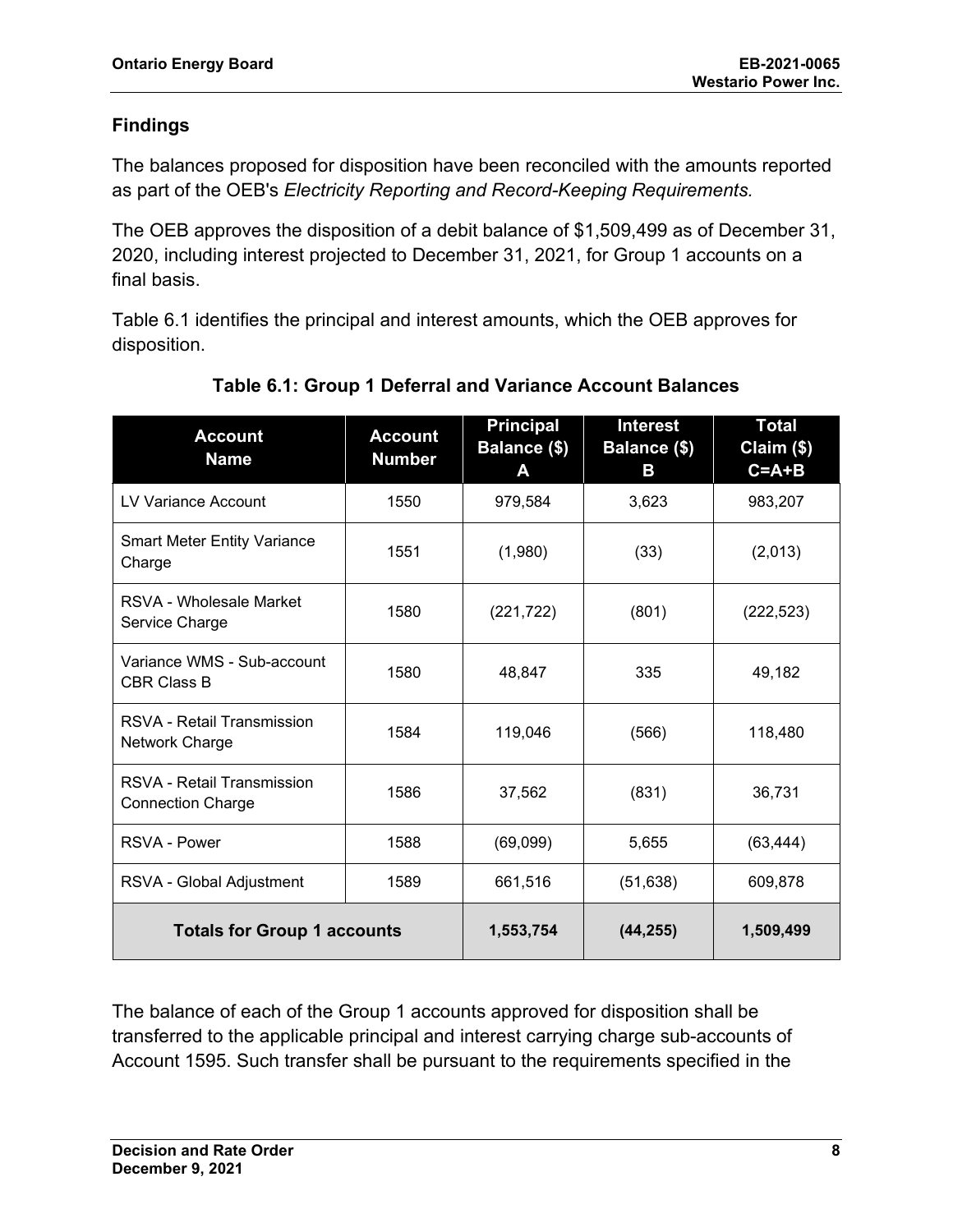*Accounting Procedures Handbook for Electricity Distributors.*[11](#page-9-0) The date of the transfer must be the same as the effective date for the associated rates, which is generally the start of the rate year.

The OEB approves these balances to be disposed through final rate riders, charges, or payments, as calculated in the Rate Generator Model. The final rate riders, charges, and payments, as applicable, will be in effect over a one-year period from January 1, 2022 to December 31, 2022. [12](#page-9-1)

<span id="page-9-0"></span><sup>&</sup>lt;sup>11</sup> Article 220, Account Descriptions, Accounting Procedures Handbook for Electricity Distributors, effective January 1, 2012

<span id="page-9-1"></span><sup>12</sup> 2022 IRM Rate Generator Model Tab 6.1 GA, Tab 6.2 CBR B, and Tab 7 Calculation of Def-Var RR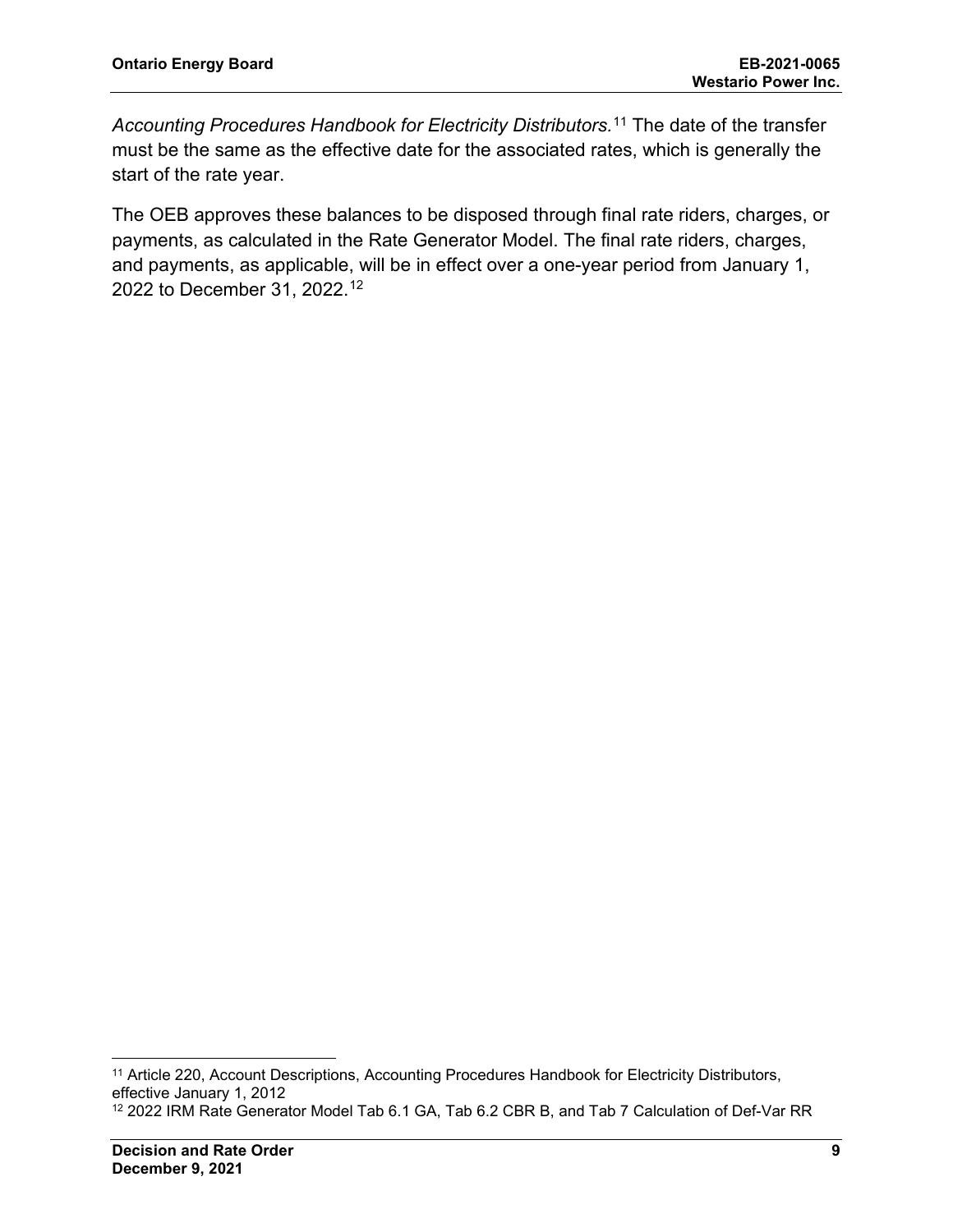## **7 LOST REVENUE ADJUSTMENT MECHANISM VARIANCE ACCOUNT**

The OEB utilizes a Lost Revenue Adjustment Mechanism Variance Account (LRAMVA), which captures a distributor's revenue implications resulting from differences between actual and forecast conservation savings included in its last OEB-approved load forecast $13$ 

Distributors delivered conservation and demand management (CDM) programs to their customers through the Conservation First Framework (CFF) that began on January 1, 2015 until March 20, 2019, when the CFF was revoked.[14](#page-10-1) The OEB provided direction to distributors seeking to claim program savings up to December 31, 2021 related to CFF programs or other conservation programs they delivered.<sup>[15](#page-10-2)</sup>

Westario Power has applied to dispose of its LRAMVA credit balance of \$187,522. The balance consists of lost revenues in 2017, 2018 and 2019 from CDM programs during the period from 2017 to 2019, and carrying charges. The actual conservation savings claimed by Westario Power under the CFF were validated with reports from the IESO, project level savings files, or both.

Actual conservation savings were compared against Westario Power's forecasted conservation savings of 11,614,671 kWh included in its last OEB-approved load forecast.[16](#page-10-3)

### **Findings**

The OEB finds that Westario Power's LRAMVA balance has been calculated in accordance with the OEB's CDM-related guidelines and updated LRAMVA policy. The OEB approves the disposition of Westario Power's LRAMVA credit balance of \$187,522, as set out in Table 7.1 below.

<span id="page-10-0"></span><sup>13</sup> Guidelines for Electricity Distributor Conservation and Demand Management, EB-2012-0003, April 26, 2012; and Requirement Guidelines for Electricity Distributors Conservation and Demand Management, EB-2014-0278, December 19, 2014

<span id="page-10-1"></span><sup>14</sup> On March 20, 2019 the Minister of Energy, Northern Development and Mines issued separate Directives to the OEB and the IESO.

<span id="page-10-2"></span><sup>15</sup> Chapter 3 Filing Requirements, section 3.2.6.1

<span id="page-10-3"></span><sup>16</sup> EB-2017-0084, Decision and Order, May 17, 2018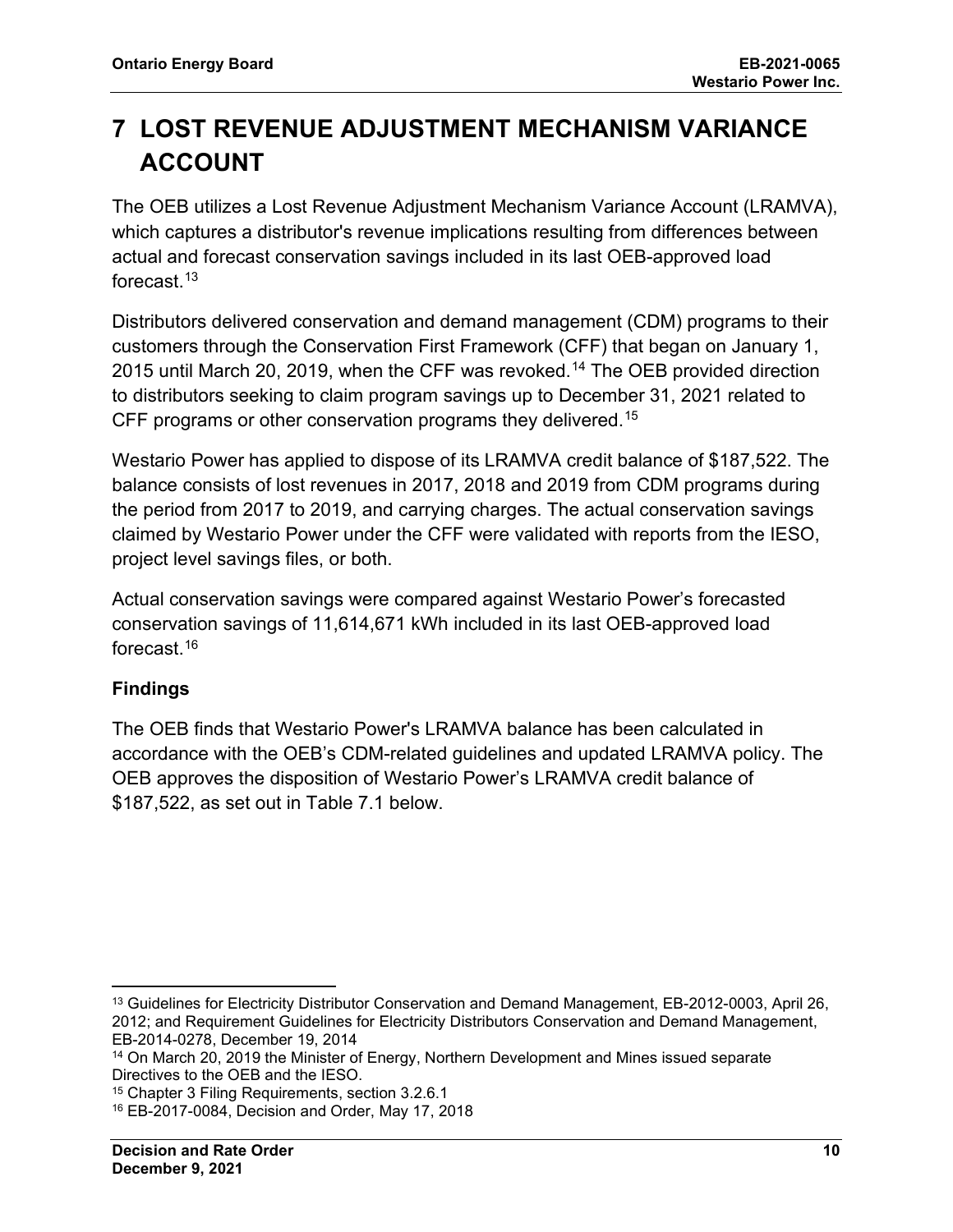| Account<br>Name | Account<br>Number | <b>Actual CDM</b><br>Savings (\$)<br>A | <b>Forecasted CDM</b><br>Savings (\$)<br>в | Carrying<br>Charges (\$)<br>C. | Total<br>Claim $($)$<br>$D=(A-B)+C$ |
|-----------------|-------------------|----------------------------------------|--------------------------------------------|--------------------------------|-------------------------------------|
| LRAMVA          | 1568              | 140,984                                | 322,029                                    | (6, 477)                       | (187, 522)                          |

**Table 7.1 LRAMVA Balance for Disposition**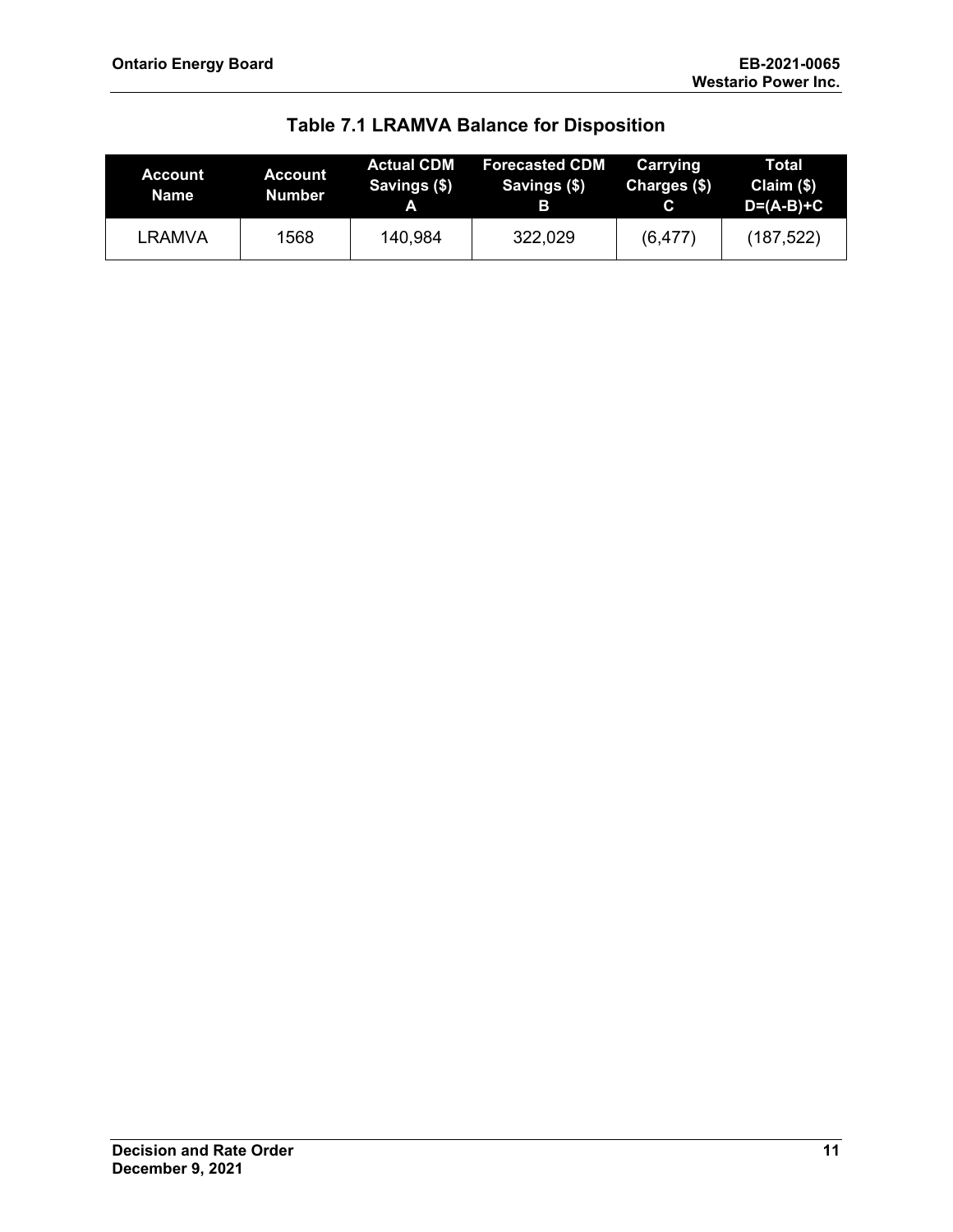## **8 IMPLEMENTATION**

This Decision is accompanied by a Rate Generator Model, applicable supporting models, and a Tariff of Rates and Charges (Schedule A). The Rate Generator Model also incorporates the rates set out in Table 8.1.

| Rate                                                             | per kWh  |
|------------------------------------------------------------------|----------|
| Rural or Remote Electricity Rate Protection (RRRP)               | \$0.0005 |
| Wholesale Market Service (WMS) billed to Class A and B Customers | \$0.0030 |
| Capacity Based Recovery (CBR) billed to Class B Customers        | \$0.0004 |

### **Table 8.1: Regulatory Charges**

Each of these rates is a component of the "Regulatory Charge" on a customer's bill, established annually by the OEB through a separate, generic order. The RRRP, WMS and CBR rates were set by the OEB on December 10, 2020.[17](#page-12-0)

The Smart Metering Entity Charge is a component of the "Distribution Charge" on a customer's bill, established by the OEB through a separate order. The Smart Metering Entity Charge was set by the OEB on March 1, 2018.[18](#page-12-1)

<span id="page-12-0"></span><sup>17</sup> EB-2020-0276, Decision and Order, December 10, 2020

<span id="page-12-1"></span><sup>18</sup> EB-2017-0290, Decision and Order, March 1, 2018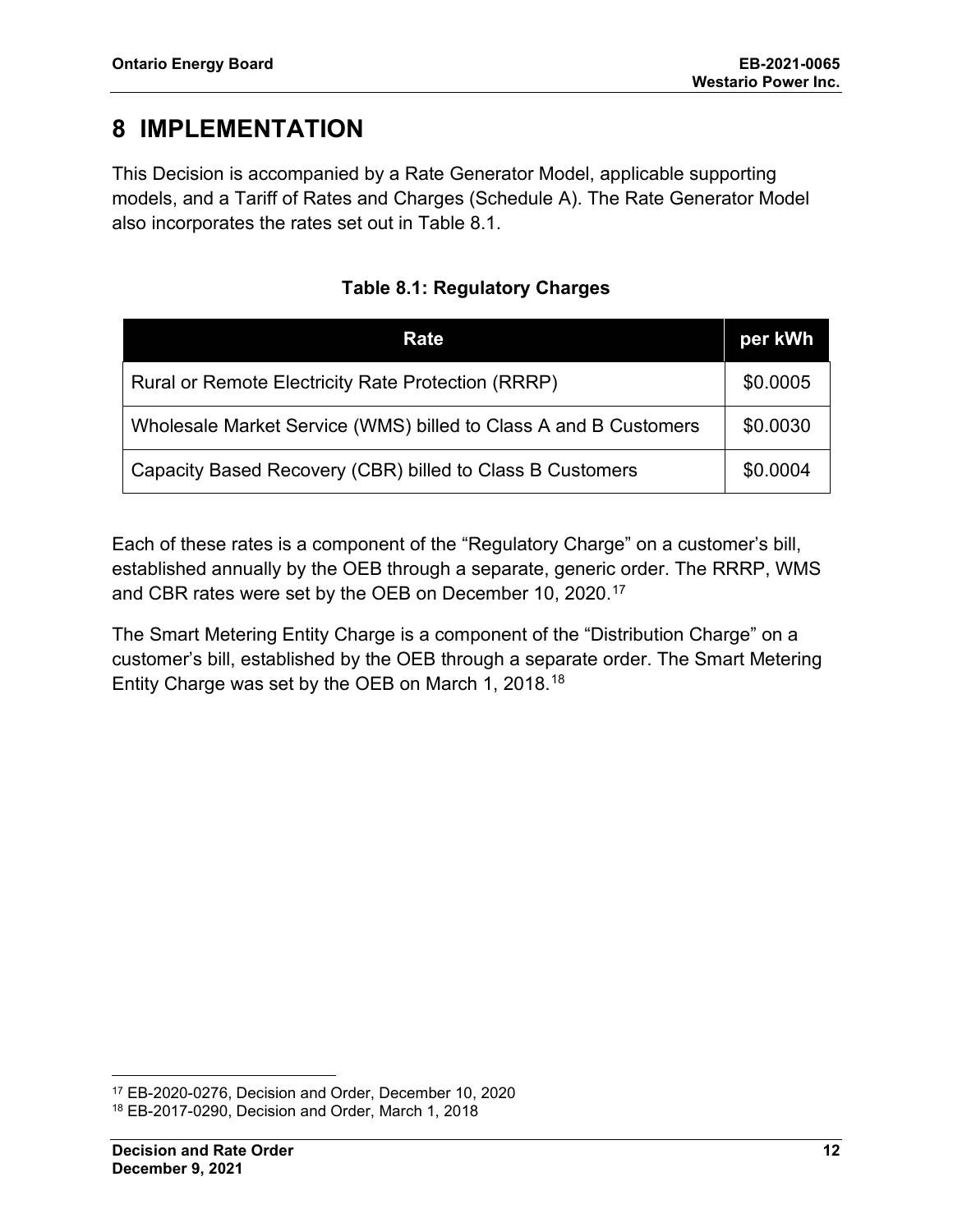## **9 ORDER**

### **THE ONTARIO ENERGY BOARD ORDERS THAT:**

1. The Tariff of Rates and Charges set out in Schedule A of this Decision and Rate Order is approved effective January 1, 2022 for electricity consumed or estimated to have been consumed on and after such date. Westario Power Inc. shall notify its customers of the rate changes no later than the delivery of the first bill reflecting the new final rates.

**DATED** at Toronto, December 9, 2021

### **ONTARIO ENERGY BOARD**

*Original Signed By*

Christine E. Long **Registrar**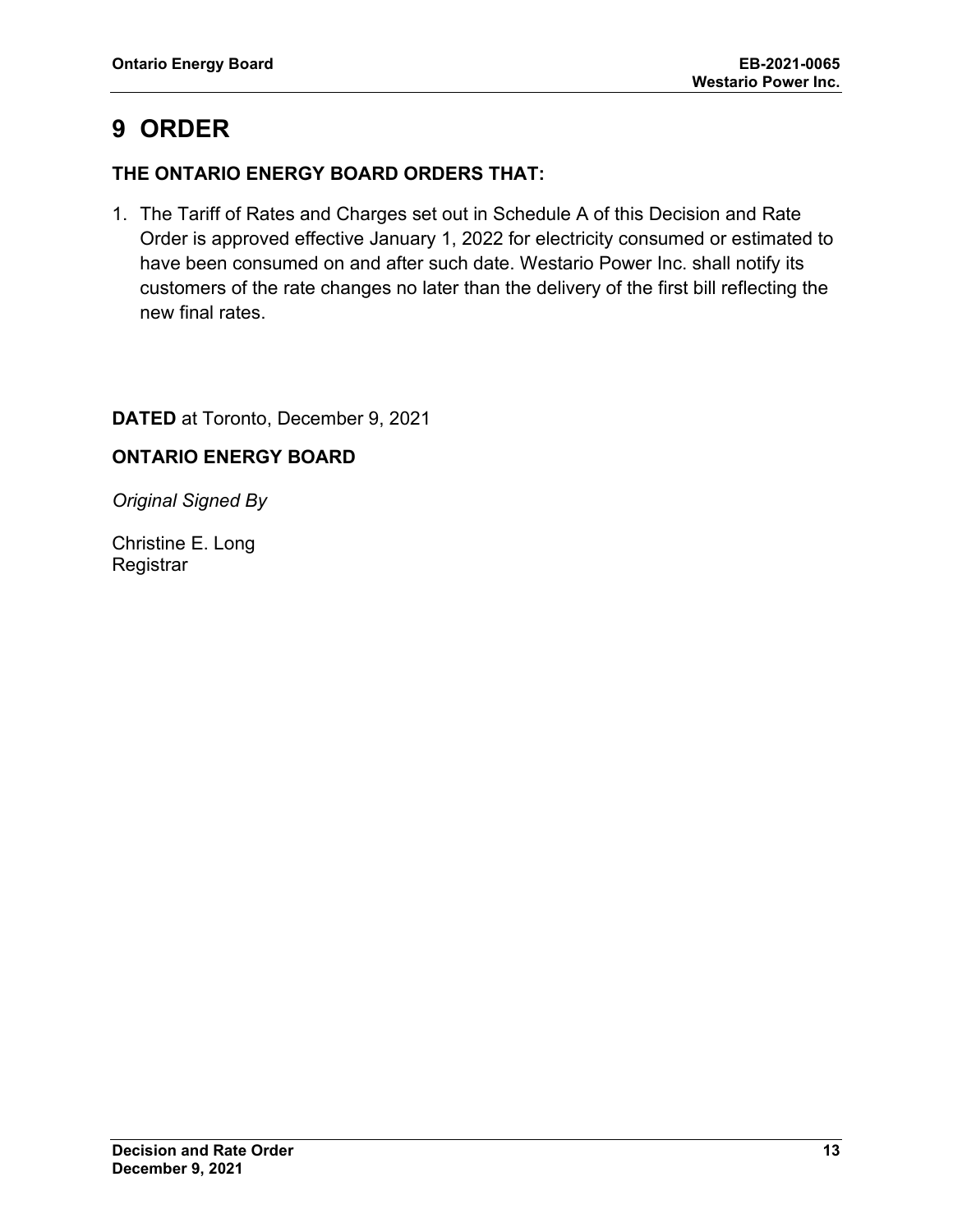**Schedule A To Decision and Rate Order Tariff of Rates and Charges OEB File No: EB-2021-0065 DATED: December 9, 2021**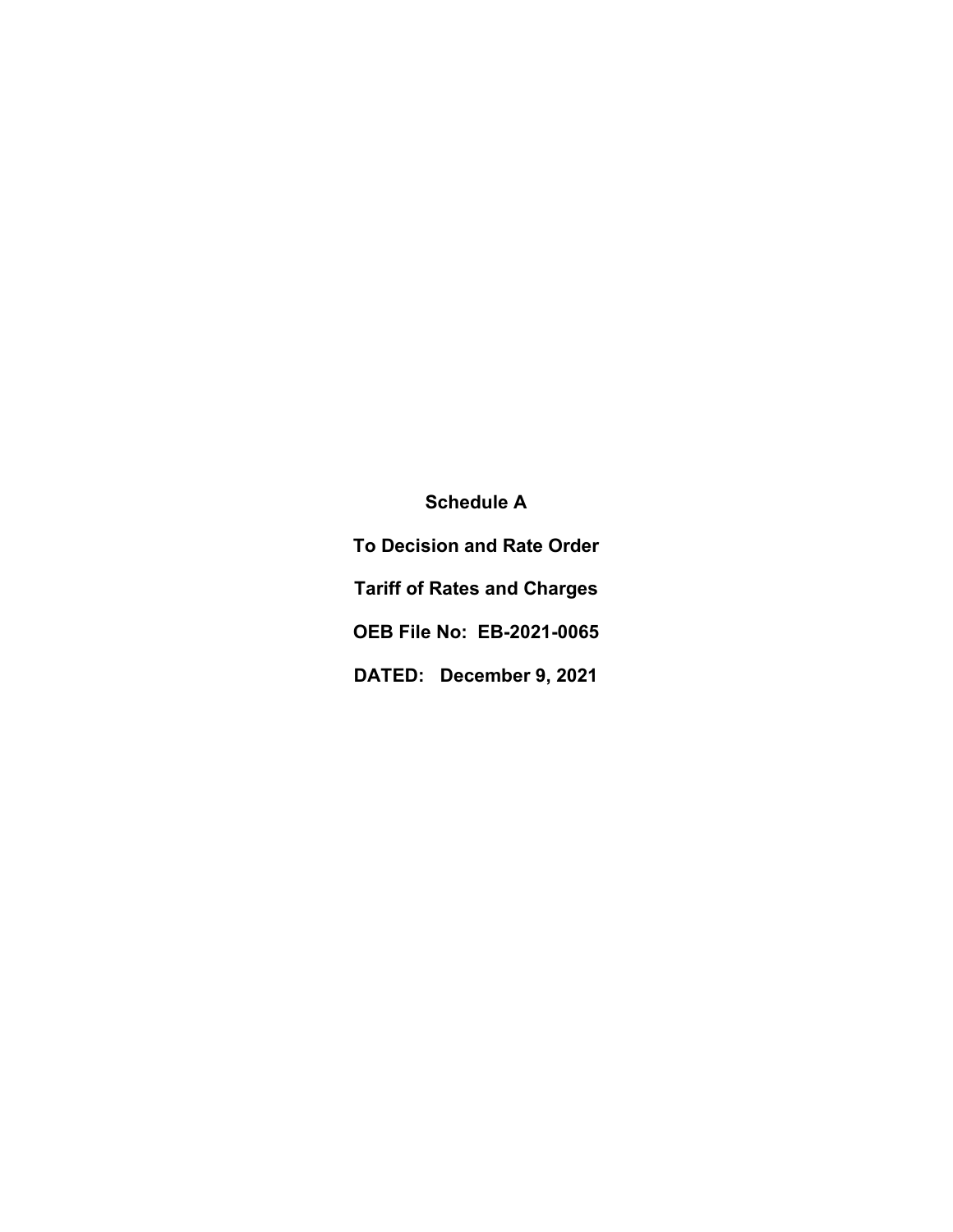### **RESIDENTIAL SERVICE CLASSIFICATION**

#### **APPLICATION**

#### **MONTHLY RATES AND CHARGES - Delivery Component**

|                                                                                                                                                                                                                                                                                                                                                                                                                                      |                  | 1 of 10                  |
|--------------------------------------------------------------------------------------------------------------------------------------------------------------------------------------------------------------------------------------------------------------------------------------------------------------------------------------------------------------------------------------------------------------------------------------|------------------|--------------------------|
| <b>Westario Power Inc.</b>                                                                                                                                                                                                                                                                                                                                                                                                           |                  |                          |
|                                                                                                                                                                                                                                                                                                                                                                                                                                      |                  |                          |
| <b>TARIFF OF RATES AND CHARGES</b>                                                                                                                                                                                                                                                                                                                                                                                                   |                  |                          |
| <b>Effective and Implementation Date January 1. 2022</b><br>This schedule supersedes and replaces all previously                                                                                                                                                                                                                                                                                                                     |                  |                          |
| approved schedules of Rates, Charges and Loss Factors                                                                                                                                                                                                                                                                                                                                                                                |                  |                          |
|                                                                                                                                                                                                                                                                                                                                                                                                                                      |                  | EB-2021-0065             |
| <b>RESIDENTIAL SERVICE CLASSIFICATION</b>                                                                                                                                                                                                                                                                                                                                                                                            |                  |                          |
| This classification refers to customers residing in residential dwelling units taking energy at 600 volts or less, with energy<br>generally supplied as single phase, 3-wire, 60 Hertz, having a nominal voltage of 120/240 volts. Class B consumers are<br>defined in accordance with O. Reg. 429/04. Further servicing details are available in the distributor's Conditions of Service.                                           |                  |                          |
| <b>APPLICATION</b>                                                                                                                                                                                                                                                                                                                                                                                                                   |                  |                          |
| The application of these rates and charges shall be in accordance with the Licence of the Distributor and any Code or Order of<br>the Ontario Energy Board, and amendments thereto as approved by the Ontario Energy Board, which may be applicable to<br>the administration of this schedule.                                                                                                                                       |                  |                          |
| No rates and charges for the distribution of electricity and charges to meet the costs of any work or service done or furnished<br>for the purpose of the distribution of electricity shall be made except as permitted by this schedule, unless required by the<br>Distributor's Licence or a Code or Order of the Ontario Energy Board, and amendments thereto as approved by the Ontario<br>Energy Board, or as specified herein. |                  |                          |
| Unless specifically noted, this schedule does not contain any charges for the electricity commodity, be it under the Regulated<br>Price Plan, a contract with a retailer or the wholesale market price, as applicable. In addition, the charges in the MONTHLY<br>RATES AND CHARGES - Regulatory Component of this schedule do not apply to a customer that is an embedded wholesale<br>market participant.                          |                  |                          |
| It should be noted that this schedule does not list any charges, assessments, or credits that are required by law to be invoiced<br>by a distributor and that are not subject to Ontario Energy Board approval, such as the Global Adjustment and the HST.                                                                                                                                                                           |                  |                          |
| <b>MONTHLY RATES AND CHARGES - Delivery Component</b>                                                                                                                                                                                                                                                                                                                                                                                |                  |                          |
| Service Charge                                                                                                                                                                                                                                                                                                                                                                                                                       | \$               | 30.27                    |
| Smart Metering Entity Charge - effective until December 31, 2022                                                                                                                                                                                                                                                                                                                                                                     | \$               | 0.57                     |
| Low Voltage Service Rate                                                                                                                                                                                                                                                                                                                                                                                                             | \$/kWh           | 0.0031                   |
| Rate Rider for Disposition of Capacity Based Recovery Account (2022) - effective until December 31, 2022                                                                                                                                                                                                                                                                                                                             |                  |                          |
| Applicable only for Class B Customers                                                                                                                                                                                                                                                                                                                                                                                                | \$/kWh           | 0.0001                   |
| Rate Rider for Disposition of Global Adjustment Account (2022) - effective until December 31, 2022<br>Applicable only for Non-RPP Customers                                                                                                                                                                                                                                                                                          | \$/kWh           | 0.0059                   |
| - Rate Rider for Disposition of Lost Revenue Adjustment Mechanism Variance Account (LRAMVA) (2022)                                                                                                                                                                                                                                                                                                                                   |                  |                          |
| effective until December 31, 2022<br>Rate Rider for Disposition of Deferral/Variance Accounts (2022) - effective until December 31, 2022                                                                                                                                                                                                                                                                                             | \$/kWh           | 0.0001                   |
| Retail Transmission Rate - Network Service Rate                                                                                                                                                                                                                                                                                                                                                                                      | \$/kWh           | 0.0019                   |
| Retail Transmission Rate - Line and Transformation Connection Service Rate                                                                                                                                                                                                                                                                                                                                                           | \$/kWh<br>\$/kWh | 0.0069<br>0.0053         |
|                                                                                                                                                                                                                                                                                                                                                                                                                                      |                  |                          |
| <b>MONTHLY RATES AND CHARGES - Regulatory Component</b>                                                                                                                                                                                                                                                                                                                                                                              |                  |                          |
| Wholesale Market Service Rate (WMS) - not including CBR                                                                                                                                                                                                                                                                                                                                                                              | \$/kWh           | 0.0030                   |
| Capacity Based Recovery (CBR) - Applicable for Class B Customers                                                                                                                                                                                                                                                                                                                                                                     | \$/kWh           | 0.0004                   |
| Rural or Remote Electricity Rate Protection Charge (RRRP)                                                                                                                                                                                                                                                                                                                                                                            | \$/kWh           | 0.0005                   |
| Standard Supply Service - Administrative Charge (if applicable)                                                                                                                                                                                                                                                                                                                                                                      | \$               | 0.25                     |
|                                                                                                                                                                                                                                                                                                                                                                                                                                      |                  |                          |
|                                                                                                                                                                                                                                                                                                                                                                                                                                      |                  |                          |
|                                                                                                                                                                                                                                                                                                                                                                                                                                      |                  |                          |
|                                                                                                                                                                                                                                                                                                                                                                                                                                      |                  |                          |
|                                                                                                                                                                                                                                                                                                                                                                                                                                      |                  | Issued- December 9, 2021 |

| Wholesale Market Service Rate (WMS) - not including CBR          | \$/kWh | 0.0030 |
|------------------------------------------------------------------|--------|--------|
| Capacity Based Recovery (CBR) - Applicable for Class B Customers | \$/kWh | 0.0004 |
| Rural or Remote Electricity Rate Protection Charge (RRRP)        | \$/kWh | 0.0005 |
| Standard Supply Service - Administrative Charge (if applicable)  |        | 0.25   |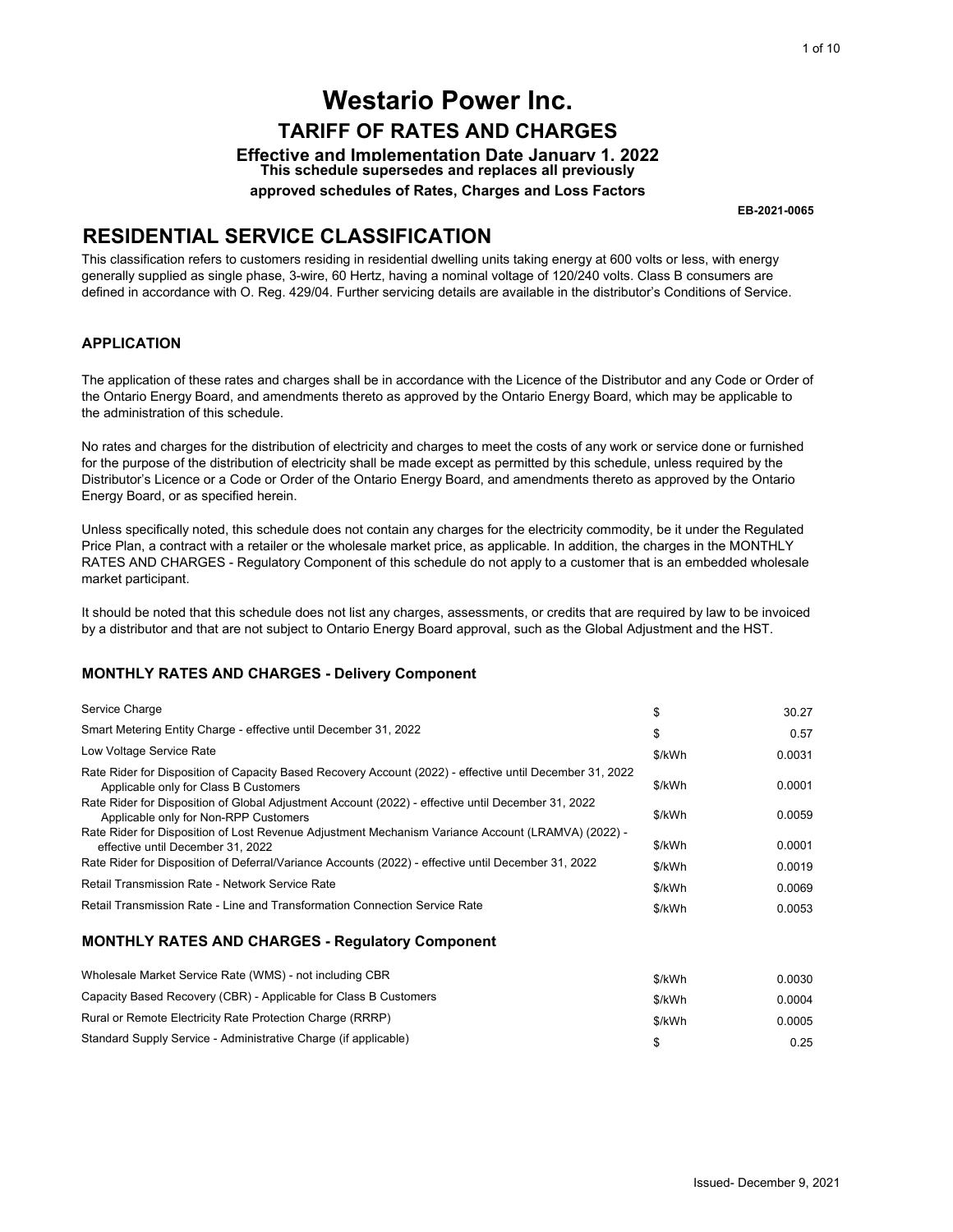### **GENERAL SERVICE LESS THAN 50 KW SERVICE CLASSIFICATION**

#### **APPLICATION**

#### **MONTHLY RATES AND CHARGES - Delivery Component**

|                                                                                                                                                                                                                                                                                                                                                                                                                                                                                                                                                                                                 |        | 2 of 10                  |
|-------------------------------------------------------------------------------------------------------------------------------------------------------------------------------------------------------------------------------------------------------------------------------------------------------------------------------------------------------------------------------------------------------------------------------------------------------------------------------------------------------------------------------------------------------------------------------------------------|--------|--------------------------|
|                                                                                                                                                                                                                                                                                                                                                                                                                                                                                                                                                                                                 |        |                          |
| <b>Westario Power Inc.</b>                                                                                                                                                                                                                                                                                                                                                                                                                                                                                                                                                                      |        |                          |
| <b>TARIFF OF RATES AND CHARGES</b>                                                                                                                                                                                                                                                                                                                                                                                                                                                                                                                                                              |        |                          |
| <b>Effective and Implementation Date January 1. 2022</b>                                                                                                                                                                                                                                                                                                                                                                                                                                                                                                                                        |        |                          |
| This schedule supersedes and replaces all previously                                                                                                                                                                                                                                                                                                                                                                                                                                                                                                                                            |        |                          |
| approved schedules of Rates, Charges and Loss Factors                                                                                                                                                                                                                                                                                                                                                                                                                                                                                                                                           |        |                          |
|                                                                                                                                                                                                                                                                                                                                                                                                                                                                                                                                                                                                 |        | EB-2021-0065             |
| <b>GENERAL SERVICE LESS THAN 50 KW SERVICE CLASSIFICATION</b>                                                                                                                                                                                                                                                                                                                                                                                                                                                                                                                                   |        |                          |
| This classification refers to general service buildings, defined as buildings that are used for purposes other than single-family<br>dwellings, taking energy at 600 volts or less, requiring a connection with a connected load of less than 50 kW, and including<br>Town Houses and Condominiums that require centralized bulk metering, whose average monthly maximum demand is less<br>than, or is forecast to be less than, 50 kW. Class B consumers are defined in accordance with O. Reg. 429/04. Further<br>servicing details are available in the distributor's Conditions of Service. |        |                          |
| <b>APPLICATION</b>                                                                                                                                                                                                                                                                                                                                                                                                                                                                                                                                                                              |        |                          |
| The application of these rates and charges shall be in accordance with the Licence of the Distributor and any Code or Order of<br>the Ontario Energy Board, and amendments thereto as approved by the Ontario Energy Board, which may be applicable to<br>the administration of this schedule.                                                                                                                                                                                                                                                                                                  |        |                          |
| No rates and charges for the distribution of electricity and charges to meet the costs of any work or service done or furnished<br>for the purpose of the distribution of electricity shall be made except as permitted by this schedule, unless required by the<br>Distributor's Licence or a Code or Order of the Ontario Energy Board, and amendments thereto as approved by the Ontario<br>Energy Board, or as specified herein.                                                                                                                                                            |        |                          |
| Unless specifically noted, this schedule does not contain any charges for the electricity commodity, be it under the Regulated<br>Price Plan, a contract with a retailer or the wholesale market price, as applicable. In addition, the charges in the MONTHLY<br>RATES AND CHARGES - Regulatory Component of this schedule do not apply to a customer that is an embedded wholesale<br>market participant.                                                                                                                                                                                     |        |                          |
| It should be noted that this schedule does not list any charges, assessments, or credits that are required by law to be invoiced<br>by a distributor and that are not subject to Ontario Energy Board approval, such as the Global Adjustment and the HST.                                                                                                                                                                                                                                                                                                                                      |        |                          |
| <b>MONTHLY RATES AND CHARGES - Delivery Component</b>                                                                                                                                                                                                                                                                                                                                                                                                                                                                                                                                           |        |                          |
| Service Charge                                                                                                                                                                                                                                                                                                                                                                                                                                                                                                                                                                                  | \$     | 29.40                    |
| Smart Metering Entity Charge - effective until December 31, 2022                                                                                                                                                                                                                                                                                                                                                                                                                                                                                                                                | \$     | 0.57                     |
| Distribution Volumetric Rate                                                                                                                                                                                                                                                                                                                                                                                                                                                                                                                                                                    | \$/kWh | 0.0131                   |
| Low Voltage Service Rate                                                                                                                                                                                                                                                                                                                                                                                                                                                                                                                                                                        | \$/kWh | 0.0028                   |
| Rate Rider for Disposition of Capacity Based Recovery Account (2022) - effective until December 31, 2022                                                                                                                                                                                                                                                                                                                                                                                                                                                                                        |        |                          |
| Applicable only for Class B Customers<br>Rate Rider for Disposition of Global Adjustment Account (2022) - effective until December 31, 2022                                                                                                                                                                                                                                                                                                                                                                                                                                                     | \$/kWh | 0.0001                   |
| Applicable only for Non-RPP Customers                                                                                                                                                                                                                                                                                                                                                                                                                                                                                                                                                           | \$/kWh | 0.0059                   |
| Rate Rider for Disposition of Lost Revenue Adjustment Mechanism Variance Account (LRAMVA) (2022) -<br>effective until December 31, 2022                                                                                                                                                                                                                                                                                                                                                                                                                                                         | \$/kWh | (0.0023)                 |
| Rate Rider for Disposition of Deferral/Variance Accounts (2022) - effective until December 31, 2022                                                                                                                                                                                                                                                                                                                                                                                                                                                                                             | \$/kWh | 0.0019                   |
| Retail Transmission Rate - Network Service Rate                                                                                                                                                                                                                                                                                                                                                                                                                                                                                                                                                 | \$/kWh | 0.0063                   |
| Retail Transmission Rate - Line and Transformation Connection Service Rate                                                                                                                                                                                                                                                                                                                                                                                                                                                                                                                      | \$/kWh | 0.0048                   |
| <b>MONTHLY RATES AND CHARGES - Regulatory Component</b>                                                                                                                                                                                                                                                                                                                                                                                                                                                                                                                                         |        |                          |
|                                                                                                                                                                                                                                                                                                                                                                                                                                                                                                                                                                                                 |        |                          |
| Wholesale Market Service Rate (WMS) - not including CBR                                                                                                                                                                                                                                                                                                                                                                                                                                                                                                                                         | \$/kWh | 0.0030                   |
| Capacity Based Recovery (CBR) - Applicable for Class B Customers                                                                                                                                                                                                                                                                                                                                                                                                                                                                                                                                | \$/kWh | 0.0004                   |
| Rural or Remote Electricity Rate Protection Charge (RRRP)                                                                                                                                                                                                                                                                                                                                                                                                                                                                                                                                       | \$/kWh | 0.0005                   |
| Standard Supply Service - Administrative Charge (if applicable)                                                                                                                                                                                                                                                                                                                                                                                                                                                                                                                                 | \$     | 0.25                     |
|                                                                                                                                                                                                                                                                                                                                                                                                                                                                                                                                                                                                 |        |                          |
|                                                                                                                                                                                                                                                                                                                                                                                                                                                                                                                                                                                                 |        |                          |
|                                                                                                                                                                                                                                                                                                                                                                                                                                                                                                                                                                                                 |        |                          |
|                                                                                                                                                                                                                                                                                                                                                                                                                                                                                                                                                                                                 |        | Issued- December 9, 2021 |

| Wholesale Market Service Rate (WMS) - not including CBR          | \$/kWh | 0.0030 |
|------------------------------------------------------------------|--------|--------|
| Capacity Based Recovery (CBR) - Applicable for Class B Customers | \$/kWh | 0.0004 |
| Rural or Remote Electricity Rate Protection Charge (RRRP)        | \$/kWh | 0.0005 |
| Standard Supply Service - Administrative Charge (if applicable)  |        | 0.25   |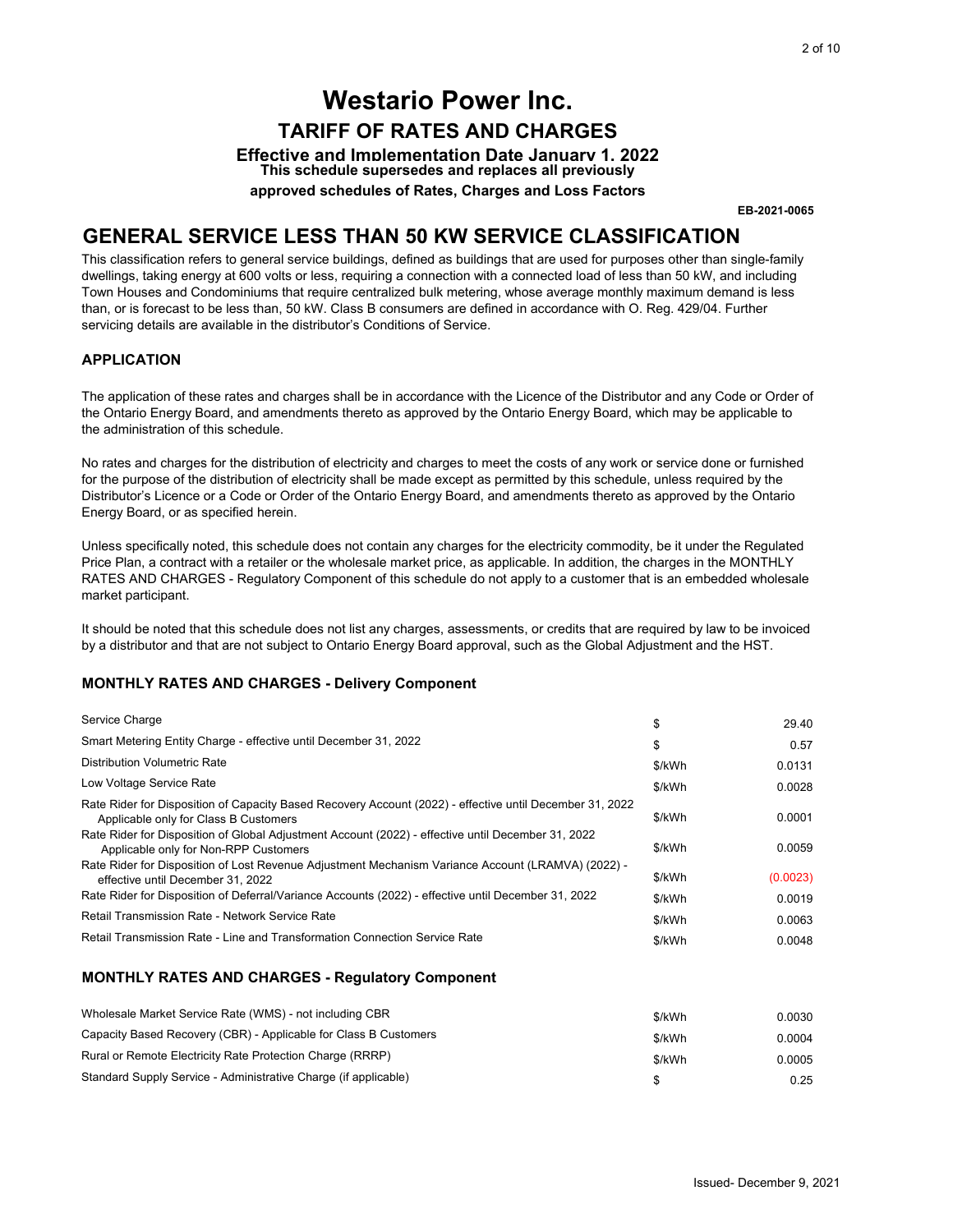### **GENERAL SERVICE 50 TO 4,999 KW SERVICE CLASSIFICATION**

#### **APPLICATION**

#### **MONTHLY RATES AND CHARGES - Delivery Component**

|                                                                                                                                                                                                                                                                                                                                                                                                                                                                                                                                                                                                                                                                                                                                      |        | 3 of 10                 |
|--------------------------------------------------------------------------------------------------------------------------------------------------------------------------------------------------------------------------------------------------------------------------------------------------------------------------------------------------------------------------------------------------------------------------------------------------------------------------------------------------------------------------------------------------------------------------------------------------------------------------------------------------------------------------------------------------------------------------------------|--------|-------------------------|
|                                                                                                                                                                                                                                                                                                                                                                                                                                                                                                                                                                                                                                                                                                                                      |        |                         |
| <b>Westario Power Inc.</b>                                                                                                                                                                                                                                                                                                                                                                                                                                                                                                                                                                                                                                                                                                           |        |                         |
| <b>TARIFF OF RATES AND CHARGES</b>                                                                                                                                                                                                                                                                                                                                                                                                                                                                                                                                                                                                                                                                                                   |        |                         |
| <b>Effective and Implementation Date January 1. 2022</b><br>This schedule supersedes and replaces all previously                                                                                                                                                                                                                                                                                                                                                                                                                                                                                                                                                                                                                     |        |                         |
| approved schedules of Rates, Charges and Loss Factors                                                                                                                                                                                                                                                                                                                                                                                                                                                                                                                                                                                                                                                                                |        |                         |
|                                                                                                                                                                                                                                                                                                                                                                                                                                                                                                                                                                                                                                                                                                                                      |        | EB-2021-0065            |
| <b>GENERAL SERVICE 50 TO 4,999 KW SERVICE CLASSIFICATION</b>                                                                                                                                                                                                                                                                                                                                                                                                                                                                                                                                                                                                                                                                         |        |                         |
| This classification refers to general service buildings, defined as buildings that are used for purposes other than single-family<br>dwellings, requiring a connection with a connected load greater than 50 kW but less than 5,000 kW, whose average monthly<br>maximum demand used for billing purposes is equal to or greater than, or is forecast to be equal to or greater than, 50 kW but<br>less than 5,000 kW. Class A and Class B consumers are defined in accordance with O. Reg. 429/04. Further servicing details<br>are available in the distributor's Conditions of Service.                                                                                                                                           |        |                         |
| <b>APPLICATION</b>                                                                                                                                                                                                                                                                                                                                                                                                                                                                                                                                                                                                                                                                                                                   |        |                         |
| The application of these rates and charges shall be in accordance with the Licence of the Distributor and any Code or Order of<br>the Ontario Energy Board, and amendments thereto as approved by the Ontario Energy Board, which may be applicable to<br>the administration of this schedule.                                                                                                                                                                                                                                                                                                                                                                                                                                       |        |                         |
| No rates and charges for the distribution of electricity and charges to meet the costs of any work or service done or furnished<br>for the purpose of the distribution of electricity shall be made except as permitted by this schedule, unless required by the<br>Distributor's Licence or a Code or Order of the Ontario Energy Board, and amendments thereto as approved by the Ontario<br>Energy Board, or as specified herein.                                                                                                                                                                                                                                                                                                 |        |                         |
| Unless specifically noted, this schedule does not contain any charges for the electricity commodity, be it under the Regulated<br>Price Plan, a contract with a retailer or the wholesale market price, as applicable. In addition, the charges in the MONTHLY<br>RATES AND CHARGES - Regulatory Component of this schedule do not apply to a customer that is an embedded wholesale<br>market participant.                                                                                                                                                                                                                                                                                                                          |        |                         |
| If included in the following listing of monthly rates and charges, the rate rider for the disposition of WMS - Sub-account CBR<br>Class B is not applicable to wholesale market participants (WMP), customers that transitioned between Class A and Class B<br>during the variance account accumulation period, or to customers that were in Class A for the entire period. Customers who<br>transitioned are to be charged or refunded their share of the variance disposed through customer specific billing adjustments.<br>This rate rider is to be consistently applied for the entire period to the sunset date of the rate rider. In addition, this rate rider is<br>applicable to all new Class B customers.                 |        |                         |
| If included in the following listing of monthly rates and charges, the rate rider for the disposition of Global Adjustment is only<br>applicable to non-RPP Class B customers. It is not applicable to WMP, customers that transitioned between Class A and<br>Class B during the variance account accumulation period, or to customers that were in Class A for the entire period.<br>Customers who transitioned are to be charged or refunded their share of the variance disposed through customer specific<br>billing adjustments. This rate rider is to be consistently applied for the entire period to the sunset date of the rate rider. In<br>addition, this rate rider is applicable to all new non-RPP Class B customers. |        |                         |
| It should be noted that this schedule does not list any charges, assessments, or credits that are required by law to be invoiced<br>by a distributor and that are not subject to Ontario Energy Board approval, such as the Global Adjustment and the HST.                                                                                                                                                                                                                                                                                                                                                                                                                                                                           |        |                         |
| <b>MONTHLY RATES AND CHARGES - Delivery Component</b>                                                                                                                                                                                                                                                                                                                                                                                                                                                                                                                                                                                                                                                                                |        |                         |
| Service Charge                                                                                                                                                                                                                                                                                                                                                                                                                                                                                                                                                                                                                                                                                                                       | \$     | 250.14                  |
| <b>Distribution Volumetric Rate</b>                                                                                                                                                                                                                                                                                                                                                                                                                                                                                                                                                                                                                                                                                                  | \$/kW  | 2.6398                  |
| Low Voltage Service Rate                                                                                                                                                                                                                                                                                                                                                                                                                                                                                                                                                                                                                                                                                                             | \$/kW  | 1.0438                  |
| Rate Rider for Disposition of Capacity Based Recovery Account (2022) - effective until December 31, 2022<br>Applicable only for Class B Customers                                                                                                                                                                                                                                                                                                                                                                                                                                                                                                                                                                                    | \$/kW  | 0.0525                  |
| Rate Rider for Disposition of Global Adjustment Account (2022) - effective until December 31, 2022                                                                                                                                                                                                                                                                                                                                                                                                                                                                                                                                                                                                                                   | \$/kWh | 0.0059                  |
| Applicable only for Non-RPP Customers<br>Rate Rider for Disposition of Lost Revenue Adjustment Mechanism Variance Account (LRAMVA) (2022) -                                                                                                                                                                                                                                                                                                                                                                                                                                                                                                                                                                                          |        |                         |
| effective until December 31, 2022                                                                                                                                                                                                                                                                                                                                                                                                                                                                                                                                                                                                                                                                                                    | \$/kW  | (0.1003)                |
| Rate Rider for Disposition of Deferral/Variance Accounts (2022) - effective until December 31, 2022<br>Applicable only for Non-Wholesale Market Participants                                                                                                                                                                                                                                                                                                                                                                                                                                                                                                                                                                         | \$/kW  | (0.2640)                |
|                                                                                                                                                                                                                                                                                                                                                                                                                                                                                                                                                                                                                                                                                                                                      |        | Issued-December 9, 2021 |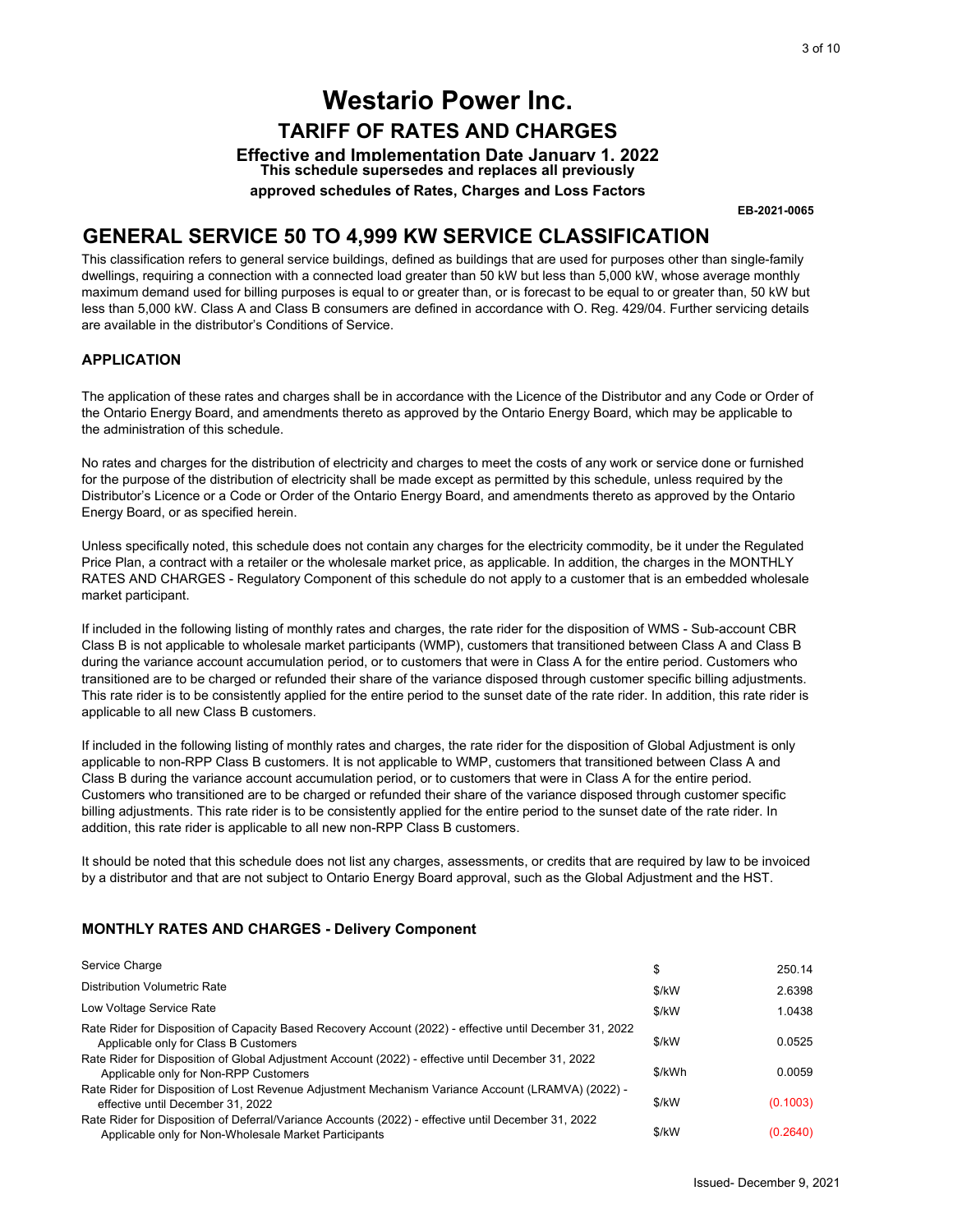## **Westario Power Inc. TARIFF OF RATES AND CHARGES**

# **Effective and Implementation Date January 1, 2022 This schedule supersedes and replaces all previously**

#### **approved schedules of Rates, Charges and Loss Factors**

| Rate Rider for Disposition of Deferral/Variance Accounts (2022) - effective until December 31, 2022 | $$$ /kW | 1.0468 |
|-----------------------------------------------------------------------------------------------------|---------|--------|
| Retail Transmission Rate - Network Service Rate                                                     | $$$ /kW | 2.6359 |
| Retail Transmission Rate - Line and Transformation Connection Service Rate                          | $$$ /kW | 1.9048 |

|                                                                                                     |        | 4 of 10                 |
|-----------------------------------------------------------------------------------------------------|--------|-------------------------|
|                                                                                                     |        |                         |
| <b>Westario Power Inc.</b>                                                                          |        |                         |
| <b>TARIFF OF RATES AND CHARGES</b>                                                                  |        |                         |
| <b>Effective and Implementation Date January 1. 2022</b>                                            |        |                         |
| This schedule supersedes and replaces all previously                                                |        |                         |
| approved schedules of Rates, Charges and Loss Factors                                               |        |                         |
|                                                                                                     |        | EB-2021-0065            |
| Rate Rider for Disposition of Deferral/Variance Accounts (2022) - effective until December 31, 2022 | \$/kW  | 1.0468                  |
| Retail Transmission Rate - Network Service Rate                                                     | \$/kW  | 2.6359                  |
| Retail Transmission Rate - Line and Transformation Connection Service Rate                          | \$/kW  | 1.9048                  |
| MONTHLY RATES AND CHARGES - Regulatory Component                                                    |        |                         |
| Wholesale Market Service Rate (WMS) - not including CBR                                             | \$/kWh | 0.0030                  |
| Capacity Based Recovery (CBR) - Applicable for Class B Customers                                    | \$/kWh | 0.0004                  |
| Rural or Remote Electricity Rate Protection Charge (RRRP)                                           | \$/kWh | 0.0005                  |
| Standard Supply Service - Administrative Charge (if applicable)                                     | \$     | 0.25                    |
|                                                                                                     |        |                         |
|                                                                                                     |        |                         |
|                                                                                                     |        |                         |
|                                                                                                     |        |                         |
|                                                                                                     |        |                         |
|                                                                                                     |        |                         |
|                                                                                                     |        |                         |
|                                                                                                     |        |                         |
|                                                                                                     |        |                         |
|                                                                                                     |        |                         |
|                                                                                                     |        |                         |
|                                                                                                     |        |                         |
|                                                                                                     |        |                         |
|                                                                                                     |        |                         |
|                                                                                                     |        |                         |
|                                                                                                     |        |                         |
|                                                                                                     |        |                         |
|                                                                                                     |        |                         |
|                                                                                                     |        |                         |
|                                                                                                     |        |                         |
|                                                                                                     |        |                         |
|                                                                                                     |        |                         |
|                                                                                                     |        |                         |
|                                                                                                     |        |                         |
|                                                                                                     |        |                         |
|                                                                                                     |        |                         |
|                                                                                                     |        |                         |
|                                                                                                     |        |                         |
|                                                                                                     |        |                         |
|                                                                                                     |        |                         |
|                                                                                                     |        |                         |
|                                                                                                     |        |                         |
|                                                                                                     |        |                         |
|                                                                                                     |        |                         |
|                                                                                                     |        | Issued-December 9, 2021 |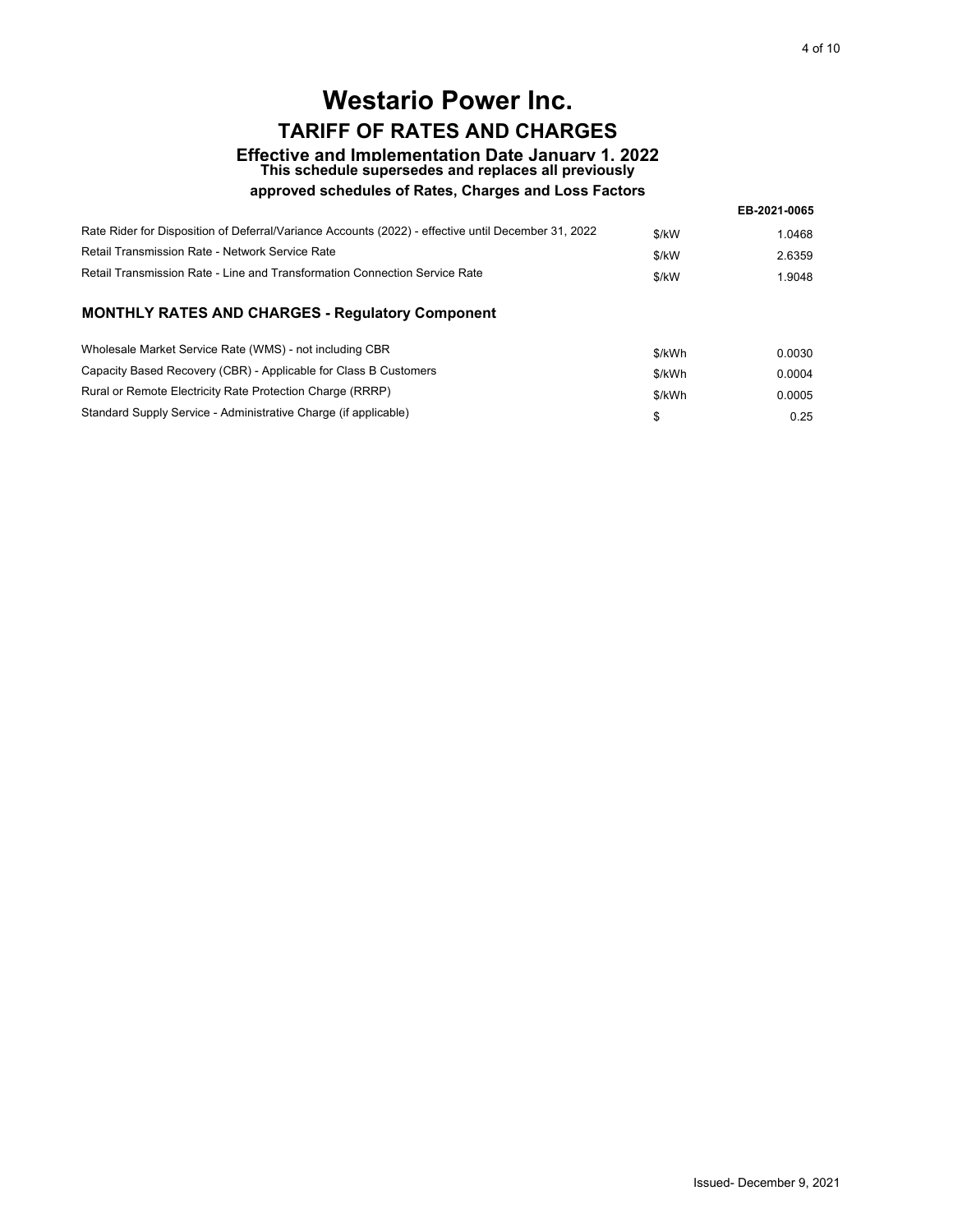### **UNMETERED SCATTERED LOAD SERVICE CLASSIFICATION**

#### **APPLICATION**

#### **MONTHLY RATES AND CHARGES - Delivery Component**

|                                                                                                                                                                                                                                                                                                                                                                                                                                                                                                                                                                                                                                                            |        | 5 of 10                 |
|------------------------------------------------------------------------------------------------------------------------------------------------------------------------------------------------------------------------------------------------------------------------------------------------------------------------------------------------------------------------------------------------------------------------------------------------------------------------------------------------------------------------------------------------------------------------------------------------------------------------------------------------------------|--------|-------------------------|
| <b>Westario Power Inc.</b>                                                                                                                                                                                                                                                                                                                                                                                                                                                                                                                                                                                                                                 |        |                         |
|                                                                                                                                                                                                                                                                                                                                                                                                                                                                                                                                                                                                                                                            |        |                         |
| <b>TARIFF OF RATES AND CHARGES</b>                                                                                                                                                                                                                                                                                                                                                                                                                                                                                                                                                                                                                         |        |                         |
| <b>Effective and Implementation Date January 1. 2022</b><br>This schedule supersedes and replaces all previously                                                                                                                                                                                                                                                                                                                                                                                                                                                                                                                                           |        |                         |
| approved schedules of Rates, Charges and Loss Factors                                                                                                                                                                                                                                                                                                                                                                                                                                                                                                                                                                                                      |        |                         |
|                                                                                                                                                                                                                                                                                                                                                                                                                                                                                                                                                                                                                                                            |        | EB-2021-0065            |
|                                                                                                                                                                                                                                                                                                                                                                                                                                                                                                                                                                                                                                                            |        |                         |
| UNMETERED SCATTERED LOAD SERVICE CLASSIFICATION                                                                                                                                                                                                                                                                                                                                                                                                                                                                                                                                                                                                            |        |                         |
| This classification refers to an account taking electricity at 600 volts or less whose monthly average peak demand is less than,<br>or is forecast to be less than, 50 kW and the consumption is unmetered. Such connections include cable TV power packs, bus<br>shelters, telephone booths, traffic lights, railway crossings, etc. The customer will provide detailed manufacturer<br>information/documentation with regard to electrical demand/consumption of the proposed unmetered load. Class B consumers<br>are defined in accordance with O. Reg. 429/04. Further servicing details are available in the distributor's Conditions of<br>Service. |        |                         |
| <b>APPLICATION</b>                                                                                                                                                                                                                                                                                                                                                                                                                                                                                                                                                                                                                                         |        |                         |
| The application of these rates and charges shall be in accordance with the Licence of the Distributor and any Code or Order of<br>the Ontario Energy Board, and amendments thereto as approved by the Ontario Energy Board, which may be applicable to<br>the administration of this schedule.                                                                                                                                                                                                                                                                                                                                                             |        |                         |
| No rates and charges for the distribution of electricity and charges to meet the costs of any work or service done or furnished<br>for the purpose of the distribution of electricity shall be made except as permitted by this schedule, unless required by the<br>Distributor's Licence or a Code or Order of the Ontario Energy Board, and amendments thereto as approved by the Ontario<br>Energy Board, or as specified herein.                                                                                                                                                                                                                       |        |                         |
| Unless specifically noted, this schedule does not contain any charges for the electricity commodity, be it under the Regulated<br>Price Plan, a contract with a retailer or the wholesale market price, as applicable. In addition, the charges in the MONTHLY<br>RATES AND CHARGES - Regulatory Component of this schedule do not apply to a customer that is an embedded wholesale<br>market participant.                                                                                                                                                                                                                                                |        |                         |
| It should be noted that this schedule does not list any charges, assessments, or credits that are required by law to be invoiced<br>by a distributor and that are not subject to Ontario Energy Board approval, such as the Global Adjustment and the HST.                                                                                                                                                                                                                                                                                                                                                                                                 |        |                         |
| <b>MONTHLY RATES AND CHARGES - Delivery Component</b>                                                                                                                                                                                                                                                                                                                                                                                                                                                                                                                                                                                                      |        |                         |
| Service Charge (per customer)                                                                                                                                                                                                                                                                                                                                                                                                                                                                                                                                                                                                                              | \$     | 5.46                    |
| Distribution Volumetric Rate                                                                                                                                                                                                                                                                                                                                                                                                                                                                                                                                                                                                                               | \$/kWh | 0.0203                  |
| Low Voltage Service Rate                                                                                                                                                                                                                                                                                                                                                                                                                                                                                                                                                                                                                                   | \$/kWh | 0.0028                  |
| Rate Rider for Disposition of Capacity Based Recovery Account (2022) - effective until December 31, 2022<br>Applicable only for Class B Customers                                                                                                                                                                                                                                                                                                                                                                                                                                                                                                          | \$/kWh | 0.0001                  |
| Rate Rider for Disposition of Global Adjustment Account (2022) - effective until December 31, 2022                                                                                                                                                                                                                                                                                                                                                                                                                                                                                                                                                         |        |                         |
| Applicable only for Non-RPP Customers<br>Rate Rider for Disposition of Deferral/Variance Accounts (2022) - effective until December 31, 2022                                                                                                                                                                                                                                                                                                                                                                                                                                                                                                               | \$/kWh | 0.0059                  |
| Retail Transmission Rate - Network Service Rate                                                                                                                                                                                                                                                                                                                                                                                                                                                                                                                                                                                                            | \$/kWh | 0.0019                  |
|                                                                                                                                                                                                                                                                                                                                                                                                                                                                                                                                                                                                                                                            | \$/kWh | 0.0063                  |
| Retail Transmission Rate - Line and Transformation Connection Service Rate                                                                                                                                                                                                                                                                                                                                                                                                                                                                                                                                                                                 | \$/kWh | 0.0048                  |
| <b>MONTHLY RATES AND CHARGES - Regulatory Component</b>                                                                                                                                                                                                                                                                                                                                                                                                                                                                                                                                                                                                    |        |                         |
| Wholesale Market Service Rate (WMS) - not including CBR                                                                                                                                                                                                                                                                                                                                                                                                                                                                                                                                                                                                    | \$/kWh | 0.0030                  |
| Capacity Based Recovery (CBR) - Applicable for Class B Customers                                                                                                                                                                                                                                                                                                                                                                                                                                                                                                                                                                                           | \$/kWh | 0.0004                  |
| Rural or Remote Electricity Rate Protection Charge (RRRP)                                                                                                                                                                                                                                                                                                                                                                                                                                                                                                                                                                                                  | \$/kWh | 0.0005                  |
| Standard Supply Service - Administrative Charge (if applicable)                                                                                                                                                                                                                                                                                                                                                                                                                                                                                                                                                                                            | \$     | 0.25                    |
|                                                                                                                                                                                                                                                                                                                                                                                                                                                                                                                                                                                                                                                            |        |                         |
|                                                                                                                                                                                                                                                                                                                                                                                                                                                                                                                                                                                                                                                            |        |                         |
|                                                                                                                                                                                                                                                                                                                                                                                                                                                                                                                                                                                                                                                            |        |                         |
|                                                                                                                                                                                                                                                                                                                                                                                                                                                                                                                                                                                                                                                            |        |                         |
|                                                                                                                                                                                                                                                                                                                                                                                                                                                                                                                                                                                                                                                            |        | Issued-December 9, 2021 |

| Capacity Based Recovery (CBR) - Applicable for Class B Customers | \$/kWh | 0.0004 |
|------------------------------------------------------------------|--------|--------|
| Rural or Remote Electricity Rate Protection Charge (RRRP)        | \$/kWh | 0.0005 |
| Standard Supply Service - Administrative Charge (if applicable)  |        | 0.25   |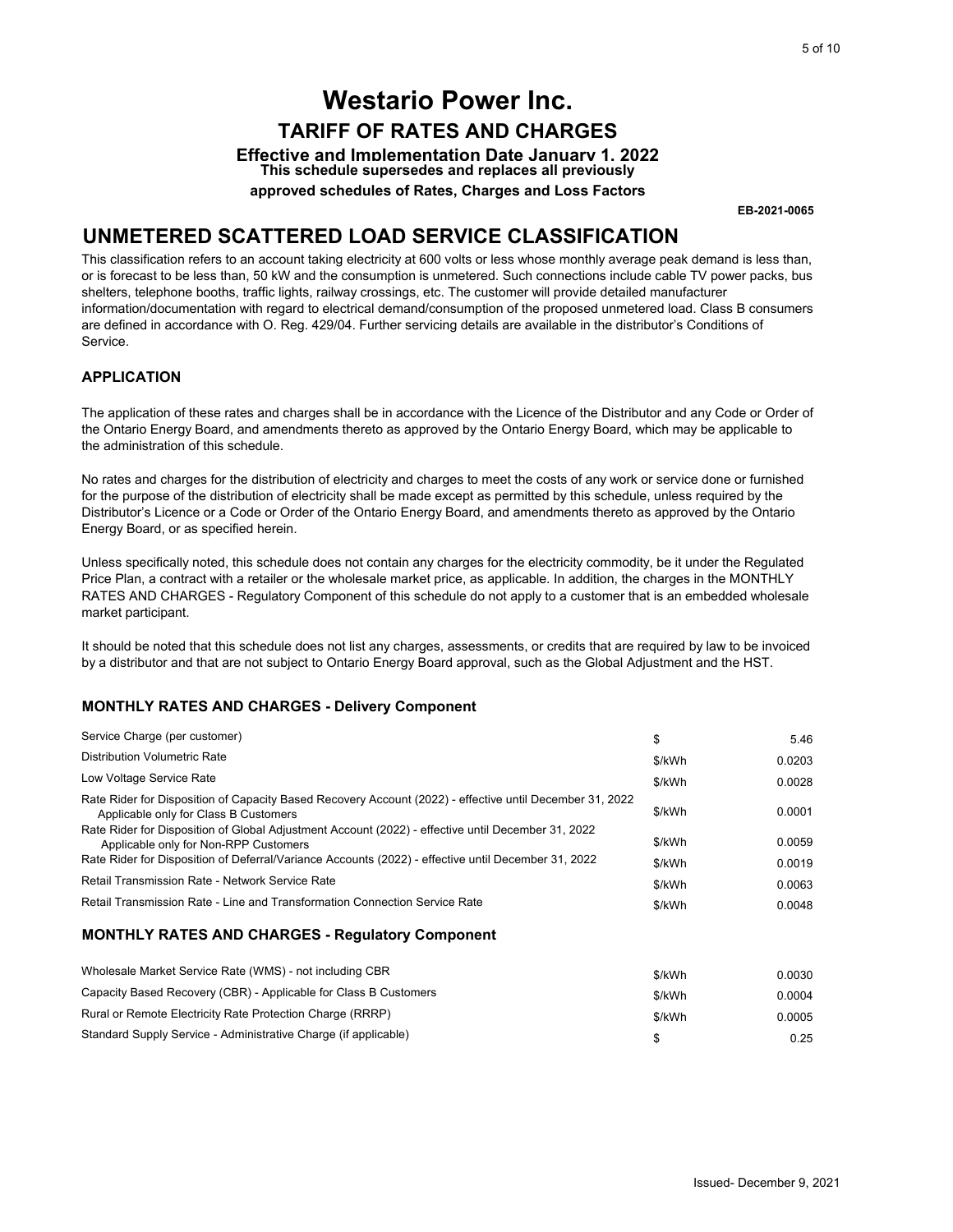### **SENTINEL LIGHTING SERVICE CLASSIFICATION**

#### **APPLICATION**

#### **MONTHLY RATES AND CHARGES - Delivery Component**

|                                                                                                                                                                                                                                                                                                                                                                                                                                      |        | 6 of 10                 |
|--------------------------------------------------------------------------------------------------------------------------------------------------------------------------------------------------------------------------------------------------------------------------------------------------------------------------------------------------------------------------------------------------------------------------------------|--------|-------------------------|
|                                                                                                                                                                                                                                                                                                                                                                                                                                      |        |                         |
| <b>Westario Power Inc.</b>                                                                                                                                                                                                                                                                                                                                                                                                           |        |                         |
| <b>TARIFF OF RATES AND CHARGES</b>                                                                                                                                                                                                                                                                                                                                                                                                   |        |                         |
| <b>Effective and Implementation Date January 1. 2022</b><br>This schedule supersedes and replaces all previously                                                                                                                                                                                                                                                                                                                     |        |                         |
| approved schedules of Rates, Charges and Loss Factors                                                                                                                                                                                                                                                                                                                                                                                |        |                         |
|                                                                                                                                                                                                                                                                                                                                                                                                                                      |        | EB-2021-0065            |
| <b>SENTINEL LIGHTING SERVICE CLASSIFICATION</b>                                                                                                                                                                                                                                                                                                                                                                                      |        |                         |
| This classification refers to accounts that are an unmetered lighting load supplied to a sentinel light. Class B consumers are<br>defined in accordance with O. Reg. 429/04. Further servicing details are available in the distributor's Conditions of Service.                                                                                                                                                                     |        |                         |
| <b>APPLICATION</b>                                                                                                                                                                                                                                                                                                                                                                                                                   |        |                         |
| The application of these rates and charges shall be in accordance with the Licence of the Distributor and any Code or Order of<br>the Ontario Energy Board, and amendments thereto as approved by the Ontario Energy Board, which may be applicable to<br>the administration of this schedule.                                                                                                                                       |        |                         |
| No rates and charges for the distribution of electricity and charges to meet the costs of any work or service done or furnished<br>for the purpose of the distribution of electricity shall be made except as permitted by this schedule, unless required by the<br>Distributor's Licence or a Code or Order of the Ontario Energy Board, and amendments thereto as approved by the Ontario<br>Energy Board, or as specified herein. |        |                         |
| Unless specifically noted, this schedule does not contain any charges for the electricity commodity, be it under the Regulated<br>Price Plan, a contract with a retailer or the wholesale market price, as applicable. In addition, the charges in the MONTHLY<br>RATES AND CHARGES - Regulatory Component of this schedule do not apply to a customer that is an embedded wholesale<br>market participant.                          |        |                         |
| It should be noted that this schedule does not list any charges, assessments, or credits that are required by law to be invoiced<br>by a distributor and that are not subject to Ontario Energy Board approval, such as the Global Adjustment and the HST.                                                                                                                                                                           |        |                         |
| <b>MONTHLY RATES AND CHARGES - Delivery Component</b>                                                                                                                                                                                                                                                                                                                                                                                |        |                         |
| Service Charge (per connection)                                                                                                                                                                                                                                                                                                                                                                                                      | \$     | 6.18                    |
| Distribution Volumetric Rate                                                                                                                                                                                                                                                                                                                                                                                                         | \$/kW  | 31.9861                 |
| Low Voltage Service Rate                                                                                                                                                                                                                                                                                                                                                                                                             | \$/kW  | 0.8245                  |
| Rate Rider for Disposition of Capacity Based Recovery Account (2022) - effective until December 31, 2022                                                                                                                                                                                                                                                                                                                             |        |                         |
| Applicable only for Class B Customers<br>Rate Rider for Disposition of Deferral/Variance Accounts (2022) - effective until December 31, 2022                                                                                                                                                                                                                                                                                         | \$/kW  | 0.0625                  |
| Retail Transmission Rate - Network Service Rate                                                                                                                                                                                                                                                                                                                                                                                      | \$/kW  | 0.7611                  |
| Retail Transmission Rate - Line and Transformation Connection Service Rate                                                                                                                                                                                                                                                                                                                                                           | \$/kW  | 2.0002                  |
|                                                                                                                                                                                                                                                                                                                                                                                                                                      | \$/kW  | 1.5044                  |
| <b>MONTHLY RATES AND CHARGES - Regulatory Component</b>                                                                                                                                                                                                                                                                                                                                                                              |        |                         |
| Wholesale Market Service Rate (WMS) - not including CBR                                                                                                                                                                                                                                                                                                                                                                              | \$/kWh | 0.0030                  |
| Capacity Based Recovery (CBR) - Applicable for Class B Customers                                                                                                                                                                                                                                                                                                                                                                     | \$/kWh | 0.0004                  |
| Rural or Remote Electricity Rate Protection Charge (RRRP)                                                                                                                                                                                                                                                                                                                                                                            | \$/kWh | 0.0005                  |
| Standard Supply Service - Administrative Charge (if applicable)                                                                                                                                                                                                                                                                                                                                                                      | \$     | 0.25                    |
|                                                                                                                                                                                                                                                                                                                                                                                                                                      |        |                         |
|                                                                                                                                                                                                                                                                                                                                                                                                                                      |        |                         |
|                                                                                                                                                                                                                                                                                                                                                                                                                                      |        |                         |
|                                                                                                                                                                                                                                                                                                                                                                                                                                      |        |                         |
|                                                                                                                                                                                                                                                                                                                                                                                                                                      |        |                         |
|                                                                                                                                                                                                                                                                                                                                                                                                                                      |        | Issued-December 9, 2021 |

| Wholesale Market Service Rate (WMS) - not including CBR          | \$/kWh | 0.0030 |
|------------------------------------------------------------------|--------|--------|
| Capacity Based Recovery (CBR) - Applicable for Class B Customers | \$/kWh | 0.0004 |
| Rural or Remote Electricity Rate Protection Charge (RRRP)        | \$/kWh | 0.0005 |
| Standard Supply Service - Administrative Charge (if applicable)  |        | 0.25   |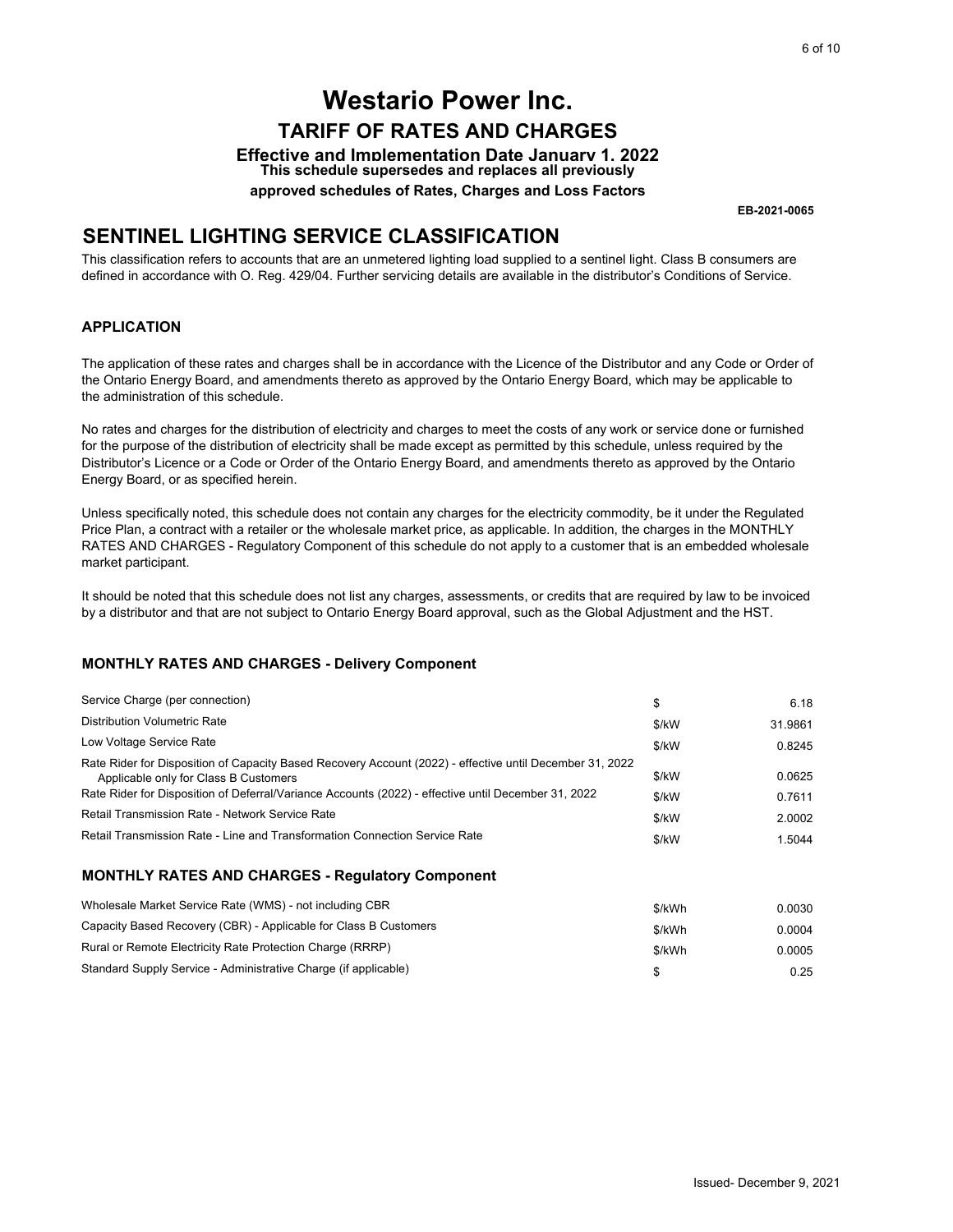### **STREET LIGHTING SERVICE CLASSIFICATION**

#### **APPLICATION**

#### **MONTHLY RATES AND CHARGES - Delivery Component**

|                                                                                                                                                                                                                                                                                                                                                                                                                                                                                                                                                                                    |              | 7 of 10                 |
|------------------------------------------------------------------------------------------------------------------------------------------------------------------------------------------------------------------------------------------------------------------------------------------------------------------------------------------------------------------------------------------------------------------------------------------------------------------------------------------------------------------------------------------------------------------------------------|--------------|-------------------------|
| <b>Westario Power Inc.</b>                                                                                                                                                                                                                                                                                                                                                                                                                                                                                                                                                         |              |                         |
|                                                                                                                                                                                                                                                                                                                                                                                                                                                                                                                                                                                    |              |                         |
| <b>TARIFF OF RATES AND CHARGES</b>                                                                                                                                                                                                                                                                                                                                                                                                                                                                                                                                                 |              |                         |
| <b>Effective and Implementation Date January 1. 2022</b><br>This schedule supersedes and replaces all previously                                                                                                                                                                                                                                                                                                                                                                                                                                                                   |              |                         |
| approved schedules of Rates, Charges and Loss Factors                                                                                                                                                                                                                                                                                                                                                                                                                                                                                                                              |              |                         |
|                                                                                                                                                                                                                                                                                                                                                                                                                                                                                                                                                                                    |              | EB-2021-0065            |
| <b>STREET LIGHTING SERVICE CLASSIFICATION</b>                                                                                                                                                                                                                                                                                                                                                                                                                                                                                                                                      |              |                         |
| This classification refers to an account for roadway lighting with a Municipality, Regional Municipality, Ministry of<br>Transportation and private roadway lighting operation, controlled by photocells. The consumption for these customers will be<br>based on the calculated connected load times the required lighting times established in the approved Ontario Energy Board<br>street lighting load shape template. Class B consumers are defined in accordance with O. Reg. 429/04. Further servicing<br>details are available in the distributor's Conditions of Service. |              |                         |
| <b>APPLICATION</b>                                                                                                                                                                                                                                                                                                                                                                                                                                                                                                                                                                 |              |                         |
| The application of these rates and charges shall be in accordance with the Licence of the Distributor and any Code or Order of<br>the Ontario Energy Board, and amendments thereto as approved by the Ontario Energy Board, which may be applicable to<br>the administration of this schedule.                                                                                                                                                                                                                                                                                     |              |                         |
| No rates and charges for the distribution of electricity and charges to meet the costs of any work or service done or furnished<br>for the purpose of the distribution of electricity shall be made except as permitted by this schedule, unless required by the<br>Distributor's Licence or a Code or Order of the Ontario Energy Board, and amendments thereto as approved by the Ontario<br>Energy Board, or as specified herein.                                                                                                                                               |              |                         |
| Unless specifically noted, this schedule does not contain any charges for the electricity commodity, be it under the Regulated<br>Price Plan, a contract with a retailer or the wholesale market price, as applicable. In addition, the charges in the MONTHLY<br>RATES AND CHARGES - Regulatory Component of this schedule do not apply to a customer that is an embedded wholesale<br>market participant.                                                                                                                                                                        |              |                         |
| It should be noted that this schedule does not list any charges, assessments, or credits that are required by law to be invoiced<br>by a distributor and that are not subject to Ontario Energy Board approval, such as the Global Adjustment and the HST.                                                                                                                                                                                                                                                                                                                         |              |                         |
| <b>MONTHLY RATES AND CHARGES - Delivery Component</b>                                                                                                                                                                                                                                                                                                                                                                                                                                                                                                                              |              |                         |
| Service Charge (per connection)                                                                                                                                                                                                                                                                                                                                                                                                                                                                                                                                                    | \$           | 6.17                    |
| <b>Distribution Volumetric Rate</b>                                                                                                                                                                                                                                                                                                                                                                                                                                                                                                                                                | \$/kW        | 5.1546                  |
| Low Voltage Service Rate                                                                                                                                                                                                                                                                                                                                                                                                                                                                                                                                                           | \$/kW        | 0.8056                  |
| Rate Rider for Disposition of Capacity Based Recovery Account (2022) - effective until December 31, 2022                                                                                                                                                                                                                                                                                                                                                                                                                                                                           |              |                         |
| Applicable only for Class B Customers<br>Rate Rider for Disposition of Global Adjustment Account (2022) - effective until December 31, 2022                                                                                                                                                                                                                                                                                                                                                                                                                                        | \$/kW        | 0.0524                  |
| Applicable only for Non-RPP Customers                                                                                                                                                                                                                                                                                                                                                                                                                                                                                                                                              | \$/kWh       | 0.0059                  |
| Rate Rider for Disposition of Deferral/Variance Accounts (2022) - effective until December 31, 2022                                                                                                                                                                                                                                                                                                                                                                                                                                                                                | \$/kW        | 0.7250                  |
| Retail Transmission Rate - Network Service Rate                                                                                                                                                                                                                                                                                                                                                                                                                                                                                                                                    | \$/kW        | 1.9849                  |
| Retail Transmission Rate - Line and Transformation Connection Service Rate                                                                                                                                                                                                                                                                                                                                                                                                                                                                                                         | \$/kW        | 1.4701                  |
| <b>MONTHLY RATES AND CHARGES - Regulatory Component</b>                                                                                                                                                                                                                                                                                                                                                                                                                                                                                                                            |              |                         |
| Wholesale Market Service Rate (WMS) - not including CBR                                                                                                                                                                                                                                                                                                                                                                                                                                                                                                                            |              |                         |
| Capacity Based Recovery (CBR) - Applicable for Class B Customers                                                                                                                                                                                                                                                                                                                                                                                                                                                                                                                   | \$/kWh       | 0.0030                  |
| Rural or Remote Electricity Rate Protection Charge (RRRP)                                                                                                                                                                                                                                                                                                                                                                                                                                                                                                                          | \$/kWh       | 0.0004<br>0.0005        |
| Standard Supply Service - Administrative Charge (if applicable)                                                                                                                                                                                                                                                                                                                                                                                                                                                                                                                    | \$/kWh<br>\$ | 0.25                    |
|                                                                                                                                                                                                                                                                                                                                                                                                                                                                                                                                                                                    |              |                         |
|                                                                                                                                                                                                                                                                                                                                                                                                                                                                                                                                                                                    |              |                         |
|                                                                                                                                                                                                                                                                                                                                                                                                                                                                                                                                                                                    |              |                         |
|                                                                                                                                                                                                                                                                                                                                                                                                                                                                                                                                                                                    |              |                         |
|                                                                                                                                                                                                                                                                                                                                                                                                                                                                                                                                                                                    |              |                         |
|                                                                                                                                                                                                                                                                                                                                                                                                                                                                                                                                                                                    |              | Issued-December 9, 2021 |

| Wholesale Market Service Rate (WMS) - not including CBR          | \$/kWh | 0.0030 |
|------------------------------------------------------------------|--------|--------|
| Capacity Based Recovery (CBR) - Applicable for Class B Customers | \$/kWh | 0.0004 |
| Rural or Remote Electricity Rate Protection Charge (RRRP)        | \$/kWh | 0.0005 |
| Standard Supply Service - Administrative Charge (if applicable)  |        | 0.25   |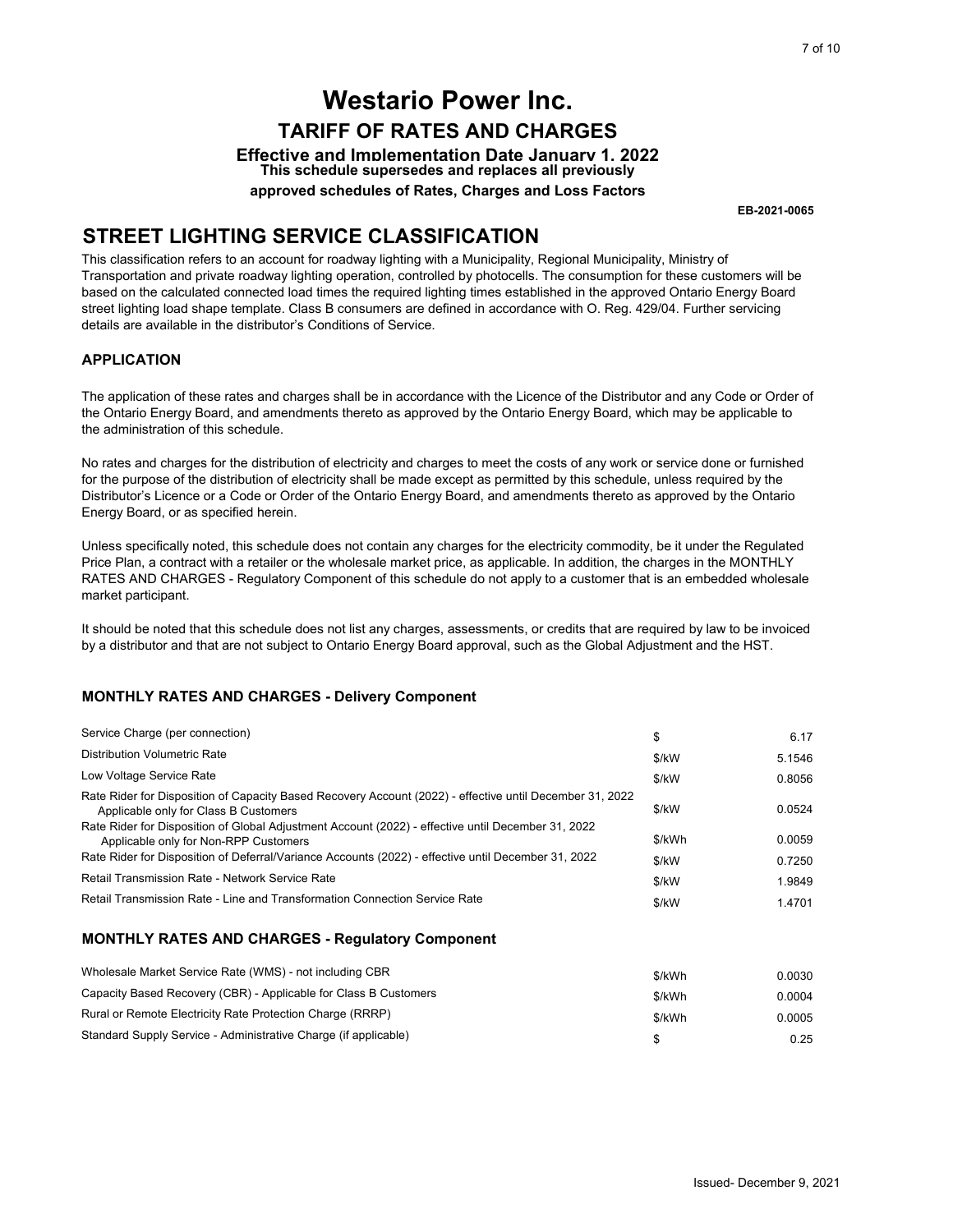### **microFIT SERVICE CLASSIFICATION**

#### **APPLICATION**

#### **MONTHLY RATES AND CHARGES - Delivery Component**

|                                                                                                                                                                                                                                                                                                                                                                                                                                      |       | 8 of 10                  |
|--------------------------------------------------------------------------------------------------------------------------------------------------------------------------------------------------------------------------------------------------------------------------------------------------------------------------------------------------------------------------------------------------------------------------------------|-------|--------------------------|
|                                                                                                                                                                                                                                                                                                                                                                                                                                      |       |                          |
| <b>Westario Power Inc.</b>                                                                                                                                                                                                                                                                                                                                                                                                           |       |                          |
| <b>TARIFF OF RATES AND CHARGES</b>                                                                                                                                                                                                                                                                                                                                                                                                   |       |                          |
| <b>Effective and Implementation Date January 1. 2022</b><br>This schedule supersedes and replaces all previously                                                                                                                                                                                                                                                                                                                     |       |                          |
| approved schedules of Rates, Charges and Loss Factors                                                                                                                                                                                                                                                                                                                                                                                |       |                          |
|                                                                                                                                                                                                                                                                                                                                                                                                                                      |       | EB-2021-0065             |
| <b>MICROFIT SERVICE CLASSIFICATION</b><br>This classification applies to an electricity generation facility contracted under the Independent Electricity System Operator's<br>microFIT program and connected to the distributor's distribution system. Further servicing details are available in the<br>distributor's Conditions of Service.                                                                                        |       |                          |
| <b>APPLICATION</b>                                                                                                                                                                                                                                                                                                                                                                                                                   |       |                          |
| The application of these rates and charges shall be in accordance with the Licence of the Distributor and any Code or Order of<br>the Ontario Energy Board, and amendments thereto as approved by the Ontario Energy Board, which may be applicable to<br>the administration of this schedule.                                                                                                                                       |       |                          |
| No rates and charges for the distribution of electricity and charges to meet the costs of any work or service done or furnished<br>for the purpose of the distribution of electricity shall be made except as permitted by this schedule, unless required by the<br>Distributor's Licence or a Code or Order of the Ontario Energy Board, and amendments thereto as approved by the Ontario<br>Energy Board, or as specified herein. |       |                          |
| Unless specifically noted, this schedule does not contain any charges for the electricity commodity, be it under the Regulated<br>Price Plan, a contract with a retailer or the wholesale market price, as applicable.                                                                                                                                                                                                               |       |                          |
| It should be noted that this schedule does not list any charges, assessments, or credits that are required by law to be invoiced<br>by a distributor and that are not subject to Ontario Energy Board approval, such as the Global Adjustment and the HST.                                                                                                                                                                           |       |                          |
| <b>MONTHLY RATES AND CHARGES - Delivery Component</b>                                                                                                                                                                                                                                                                                                                                                                                |       |                          |
| Service Charge                                                                                                                                                                                                                                                                                                                                                                                                                       | \$    | 10.00                    |
| <b>ALLOWANCES</b>                                                                                                                                                                                                                                                                                                                                                                                                                    |       |                          |
| Transformer Allowance for Ownership - per kW of billing demand/month                                                                                                                                                                                                                                                                                                                                                                 | \$/kW | (0.60)                   |
| Primary Metering Allowance for transformer losses - applied to measured demand and energy                                                                                                                                                                                                                                                                                                                                            | %     | (1.00)                   |
|                                                                                                                                                                                                                                                                                                                                                                                                                                      |       |                          |
|                                                                                                                                                                                                                                                                                                                                                                                                                                      |       |                          |
|                                                                                                                                                                                                                                                                                                                                                                                                                                      |       |                          |
|                                                                                                                                                                                                                                                                                                                                                                                                                                      |       |                          |
|                                                                                                                                                                                                                                                                                                                                                                                                                                      |       |                          |
|                                                                                                                                                                                                                                                                                                                                                                                                                                      |       |                          |
|                                                                                                                                                                                                                                                                                                                                                                                                                                      |       |                          |
|                                                                                                                                                                                                                                                                                                                                                                                                                                      |       |                          |
|                                                                                                                                                                                                                                                                                                                                                                                                                                      |       |                          |
|                                                                                                                                                                                                                                                                                                                                                                                                                                      |       |                          |
|                                                                                                                                                                                                                                                                                                                                                                                                                                      |       |                          |
|                                                                                                                                                                                                                                                                                                                                                                                                                                      |       |                          |
|                                                                                                                                                                                                                                                                                                                                                                                                                                      |       |                          |
|                                                                                                                                                                                                                                                                                                                                                                                                                                      |       |                          |
|                                                                                                                                                                                                                                                                                                                                                                                                                                      |       |                          |
|                                                                                                                                                                                                                                                                                                                                                                                                                                      |       |                          |
|                                                                                                                                                                                                                                                                                                                                                                                                                                      |       |                          |
|                                                                                                                                                                                                                                                                                                                                                                                                                                      |       | Issued- December 9, 2021 |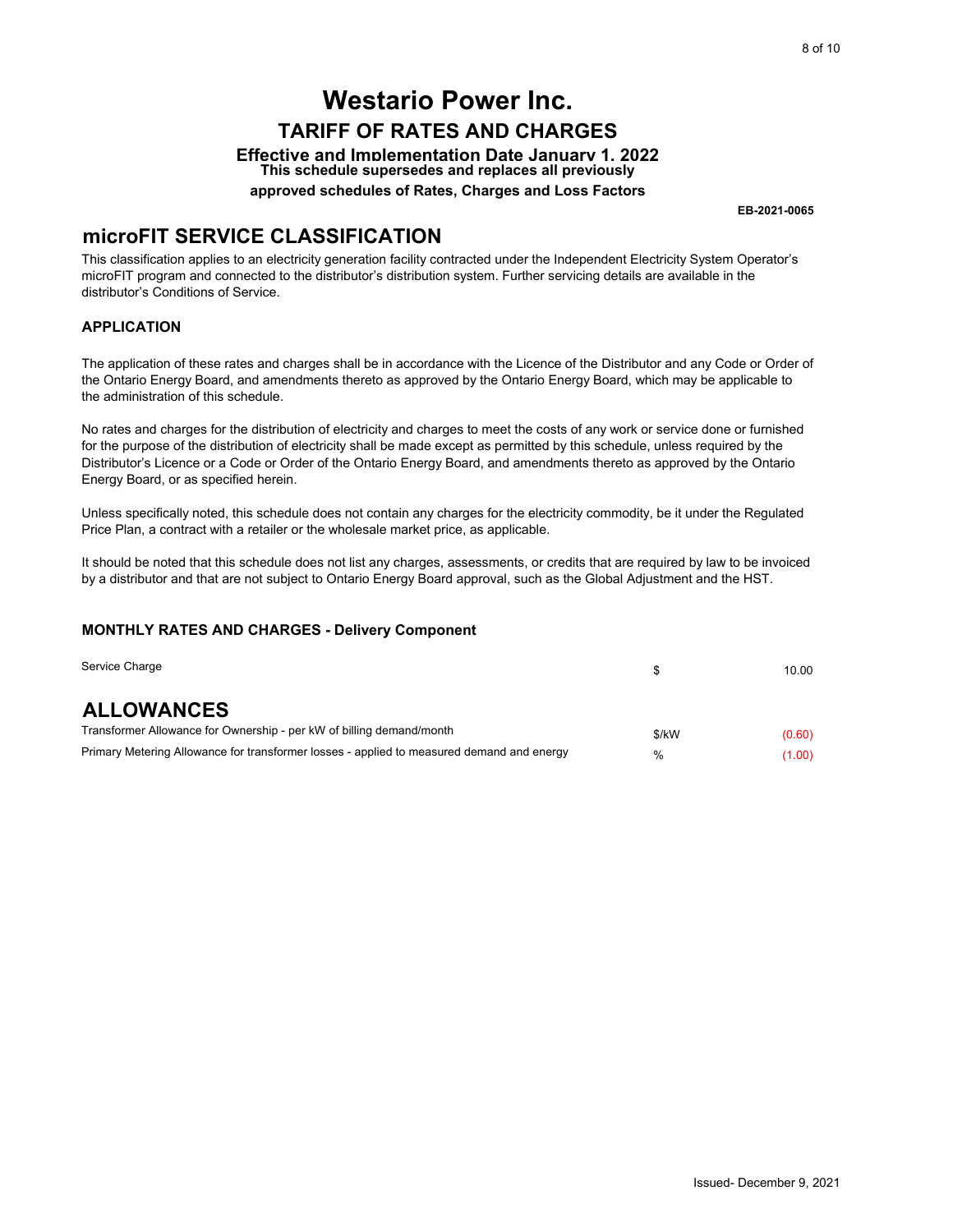### **SPECIFIC SERVICE CHARGES**

|       | <b>Westario Power Inc.</b>                                                                                                                                                                                                                                                                                                                                              |          |                 |
|-------|-------------------------------------------------------------------------------------------------------------------------------------------------------------------------------------------------------------------------------------------------------------------------------------------------------------------------------------------------------------------------|----------|-----------------|
|       |                                                                                                                                                                                                                                                                                                                                                                         |          |                 |
|       | <b>TARIFF OF RATES AND CHARGES</b>                                                                                                                                                                                                                                                                                                                                      |          |                 |
|       | <b>Effective and Implementation Date January 1, 2022</b><br>This schedule supersedes and replaces all previously                                                                                                                                                                                                                                                        |          |                 |
|       | approved schedules of Rates, Charges and Loss Factors                                                                                                                                                                                                                                                                                                                   |          |                 |
|       |                                                                                                                                                                                                                                                                                                                                                                         |          | EB-2021-0065    |
|       | <b>SPECIFIC SERVICE CHARGES</b>                                                                                                                                                                                                                                                                                                                                         |          |                 |
|       | The application of these rates and charges shall be in accordance with the Licence of the Distributor and any Code or Order of<br>the Ontario Energy Board, and amendments thereto as approved by the Ontario Energy Board, which may be applicable to<br>the administration of this schedule.                                                                          |          |                 |
|       | No charges to meet the costs of any work or service done or furnished for the purpose of the distribution of electricity shall be<br>made except as permitted by this schedule, unless required by the Distributor's Licence or a Code or Order of the Ontario<br>Energy Board, and amendments thereto as approved by the Ontario Energy Board, or as specified herein. |          |                 |
|       | It should be noted that this schedule does not list any charges, assessments, or credits that are required by law to be invoiced<br>by a distributor and that are not subject to Ontario Energy Board approval, such as the Global Adjustment and the HST.                                                                                                              |          |                 |
|       | <b>Customer Administration</b>                                                                                                                                                                                                                                                                                                                                          |          |                 |
|       | Arrears certificate                                                                                                                                                                                                                                                                                                                                                     | \$       | 15.00           |
|       | Statement of account                                                                                                                                                                                                                                                                                                                                                    | \$       | 15.00           |
|       | Pulling post dated cheques                                                                                                                                                                                                                                                                                                                                              | \$       | 15.00           |
|       | Duplicate invoices for previous billing                                                                                                                                                                                                                                                                                                                                 | \$       | 15.00           |
|       | Request for other billing information                                                                                                                                                                                                                                                                                                                                   | \$       | 15.00           |
|       | Easement letter                                                                                                                                                                                                                                                                                                                                                         | \$       | 15.00           |
|       | Income tax letter                                                                                                                                                                                                                                                                                                                                                       | \$       | 15.00           |
|       | Notification charge                                                                                                                                                                                                                                                                                                                                                     | \$       | 15.00           |
|       | Account history                                                                                                                                                                                                                                                                                                                                                         | \$       | 15.00           |
|       | Credit reference/credit check (plus credit agency costs)                                                                                                                                                                                                                                                                                                                | \$       | 15.00           |
|       | Returned cheque (plus bank charges)                                                                                                                                                                                                                                                                                                                                     | \$       | 15.00           |
|       | Charge to certify cheque                                                                                                                                                                                                                                                                                                                                                | \$       | 15.00           |
|       | Legal letter charge                                                                                                                                                                                                                                                                                                                                                     | \$       | 15.00           |
|       | Account set up charge/change of occupancy charge (plus credit agency costs if applicable)                                                                                                                                                                                                                                                                               | \$       | 30.00           |
|       | Meter dispute charge plus Measurement Canada fees (if meter found correct)                                                                                                                                                                                                                                                                                              | \$       | 30.00           |
|       | Special meter reads                                                                                                                                                                                                                                                                                                                                                     | \$       | 30.00           |
|       | <b>Non-Payment of Account</b>                                                                                                                                                                                                                                                                                                                                           |          |                 |
|       | Late payment - per month (effective annual rate 19.56% per annum or 0.04896% compounded                                                                                                                                                                                                                                                                                 |          |                 |
|       | daily rate)<br>Reconnection charge - at meter - during regular hours                                                                                                                                                                                                                                                                                                    | %        | 1.50            |
|       | Reconnection charge - at meter - after regular hours                                                                                                                                                                                                                                                                                                                    | \$       | 65.00<br>185.00 |
|       | Reconnection charge - at pole - during regular hours                                                                                                                                                                                                                                                                                                                    | \$       | 185.00          |
|       | Reconnection charge - at pole - after regular hours                                                                                                                                                                                                                                                                                                                     | \$<br>\$ | 415.00          |
| Other |                                                                                                                                                                                                                                                                                                                                                                         |          |                 |
|       | Service call - customer-owned equipment                                                                                                                                                                                                                                                                                                                                 | \$       | 30.00           |
|       | Service call - after regular hours                                                                                                                                                                                                                                                                                                                                      | \$       | 165.00          |
|       | Temporary service - install & remove - overhead - no transformer                                                                                                                                                                                                                                                                                                        | \$       | 500.00          |
|       | Temporary service - install & remove - underground - no transformer                                                                                                                                                                                                                                                                                                     | \$       | 300.00          |
|       | Temporary service - install & remove - overhead - with transformer                                                                                                                                                                                                                                                                                                      | \$       | 1,000.00        |
|       | Specific charge for access to the power poles - \$/pole/year                                                                                                                                                                                                                                                                                                            |          |                 |
|       |                                                                                                                                                                                                                                                                                                                                                                         |          |                 |